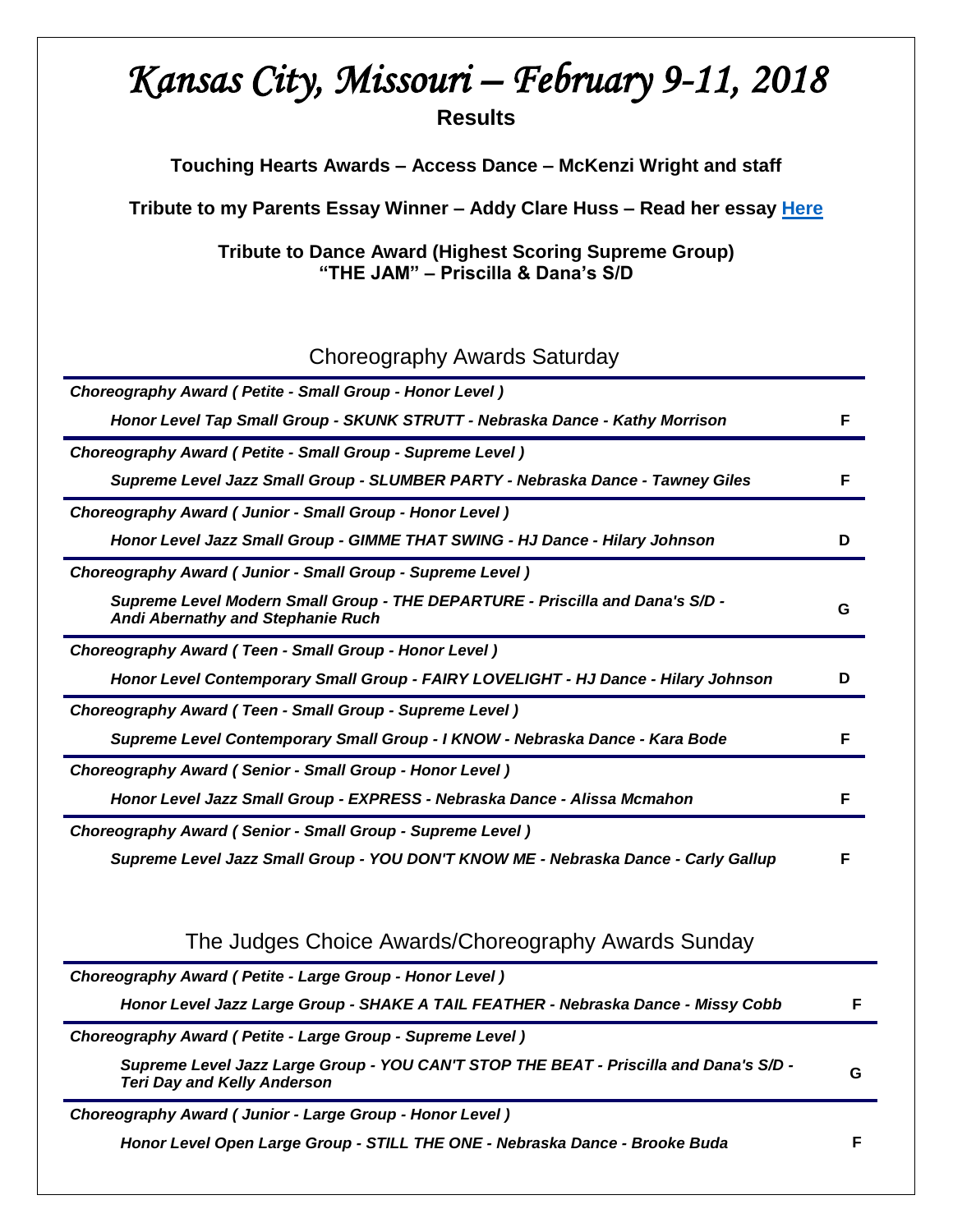| Choreography Award (Junior - Large Group - Supreme Level)                                                            |   |
|----------------------------------------------------------------------------------------------------------------------|---|
| Supreme Level Jazz Large Group - COME TOGETHER - Priscilla and Dana's S/D - Morgan<br><b>McCool and Dana McGuire</b> | G |
| Choreography Award (Teen - Large Group - Honor Level)                                                                |   |
| Honor Level Contemporary Large Group - SALVATION - Nebraska Dance - Alissa McMahon                                   |   |
| Choreography Award (Teen - Large Group - Supreme Level)                                                              |   |
| Supreme Level Lyrical Large Group - ALL THE THINGS - Nebraska Dance - Kara Bode                                      |   |
| The Judges Choice Award (Senior - Large Group - Honor Level)                                                         |   |
| Honor Level Lyrical Large Group - BAD BLOOD - Nebraska Dance - Kara Bode                                             |   |
| Choreography Award (Senior - Large Group - Honor Level)                                                              |   |
| Honor Level Lyrical Large Group - BAD BLOOD - Nebraska Dance - Kara Bode                                             | F |
| The Judges Choice Award (Senior - Large Group - Supreme Level)                                                       |   |
| Supreme Level Tap Large Group - POP - Priscilla and Dana's S/D - Teri Day                                            | G |
| Choreography Award (Senior - Large Group - Supreme Level)                                                            |   |
| Supreme Level Tap Large Group - POP - Priscilla and Dana's S/D - Teri Day                                            | G |

## **Friday, February 9, 2018**

#### **Teen Solo Honor Level**

**1st Place - Mason Weidman - Jazz - Nebraska Dance 2nd Place - Ellie Cetak - Jazz - HJ Dance 3rd Place - Gabrielle Gallegos - Jazz - Studio Psalms, LLC 4th Place - Halle Hartell - Hip Hop - Beatniks Dance and Tumble 5th Place - Caroline Bounds - Musical Theater - HJ Dance 6th Place - Faith Iossi - Tap - Nebraska Dance 7th Place - Anna Pinkall - Contemporary - Nebraska Dance 8th Place - Courtney Lee - Musical Theater - Liberation Dance Company 9th Place - Julianne Schmidt - Contemporary - Nebraska Dance 10th Place - Anna Lee - Open - Beatniks Dance and Tumble Teen Solo Supreme Level 1st Place - Savannah Sperling - Modern - Priscilla and Dana's S/D 2nd Place - Taygen Brown - Modern - Priscilla and Dana's S/D 3rd Place - Maggie Galligan - Jazz - Nebraska Dance 4th Place - Ella Thowe - Modern - Priscilla and Dana's S/D 5th Place - Sofia Cascone - Open - Priscilla and Dana's S/D**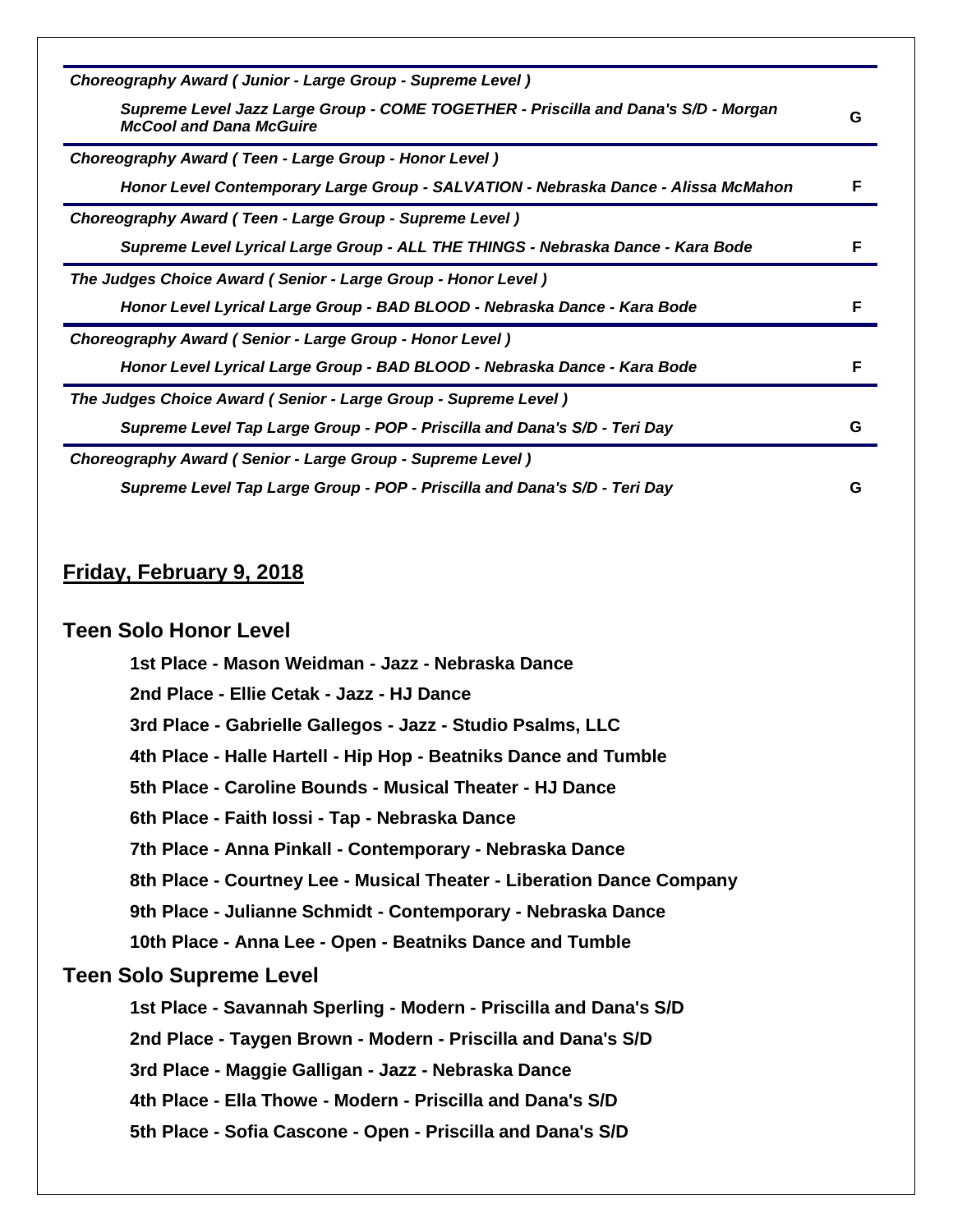**6th Place - Ava Owens - Contemporary - Nebraska Dance 7th Place - Halle Wampler - Modern - Priscilla and Dana's S/D 8th Place - August Green - Modern - Priscilla and Dana's S/D 9th Place - Cece Murphy - Contemporary - HJ Dance 10th Place - Isabella Cascone - Modern - Priscilla and Dana's S/D**

## **Honor Level Special Awards**

**Miss Tribute 2nd Runner Up (Teen) Caroline Bounds - HJ Dance Miss Tribute 1st Runner Up (Teen) Ellie Cetak - HJ Dance Miss Tribute Winner (Teen) Mason Weidman - Nebraska Dance Costume 2nd Runner Up (Teen) Ellie Cetak - HJ Dance Costume 1st Runner Up (Teen) Courtney Lee - Liberation Dance Company Costume Winner (Teen) Caroline Bounds - HJ Dance Supreme Level Special Awards Miss Tribute 2nd Runner Up (Teen) Maggie Galligan - Nebraska Dance Miss Tribute 1st Runner Up (Teen) Taygen Brown - Priscilla and Dana's S/D Miss Tribute Winner (Teen) Savannah Sperling - Priscilla and Dana's S/D Costume 2nd Runner Up (Teen) Amiyah Torres - Priscilla and Dana's S/D Costume 1st Runner Up (Teen) Avery Grace - HJ Dance Costume Winner (Teen) Lillia Thomson - Priscilla and Dana's S/D**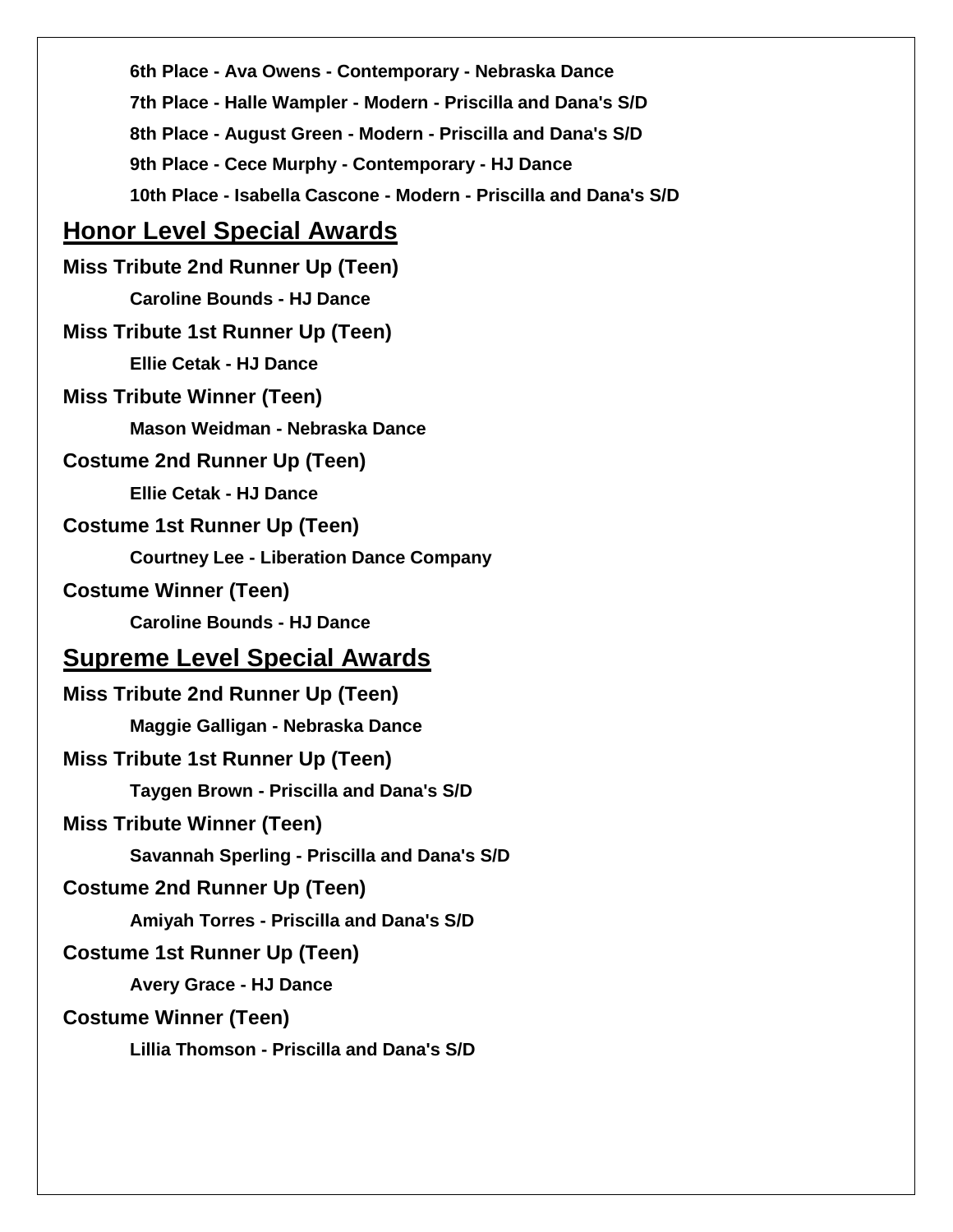### **Senior Solo Honor Level**

**1st Place - Jenna Wilson - Jazz - Nebraska Dance 2nd Place - Brooke Coakley - Lyrical - Nebraska Dance 3rd Place - Makenzie Fox - Lyrical - Nebraska Dance 4th Place - Karli Wilson - Jazz - HJ Dance 5th Place - Rosana Kilian - Lyrical - Nebraska Dance 6th Place - Kaelyn Schrader - Lyrical - HJ Dance 7th Place - Stephanie Kessler - Jazz - Allison's Dance Academy 8th Place - Taylor Haug - Lyrical - Allison's Dance Academy 9th Place - Keely Kielman - Lyrical - Allison's Dance Academy 10th Place - Shantel Horne - Contemporary - Liberation Dance Company**

### **Senior Solo Supreme Level**

**1st Place - Cassidy Jorgensen - Contemporary - Nebraska Dance 2nd Place - Sarah Waller - Contemporary - Priscilla and Dana's S/D 3rd Place - Madison Davis - Lyrical - Priscilla and Dana's S/D 4th Place - Keegan Ward - Jazz - Priscilla and Dana's S/D 5th Place - Noell Hinsley - Open - Nebraska Dance 6th Place - Bella Kuehl - Lyrical - Priscilla and Dana's S/D 7th Place - Molly Johanning - Contemporary - Nebraska Dance 8th Place - Jenna Grote - Lyrical - Nebraska Dance 9th Place - Mary Deaver - Lyrical - The Dance Academy 10th Place - Meg Nielsen - Lyrical - Nebraska Dance**

## **Honor Level Special Awards**

**Miss Tribute 2nd Runner Up (Senior) Kaelyn Schrader - HJ Dance Miss Tribute 1st Runner Up (Senior) Brooke Coakley - Nebraska Dance Miss Tribute Winner (Senior) Jenna Wilson - Nebraska Dance Costume 2nd Runner Up (Senior) Megan Boers - Liberation Dance Company Costume 1st Runner Up (Senior) Jenna Wilson - Nebraska Dance**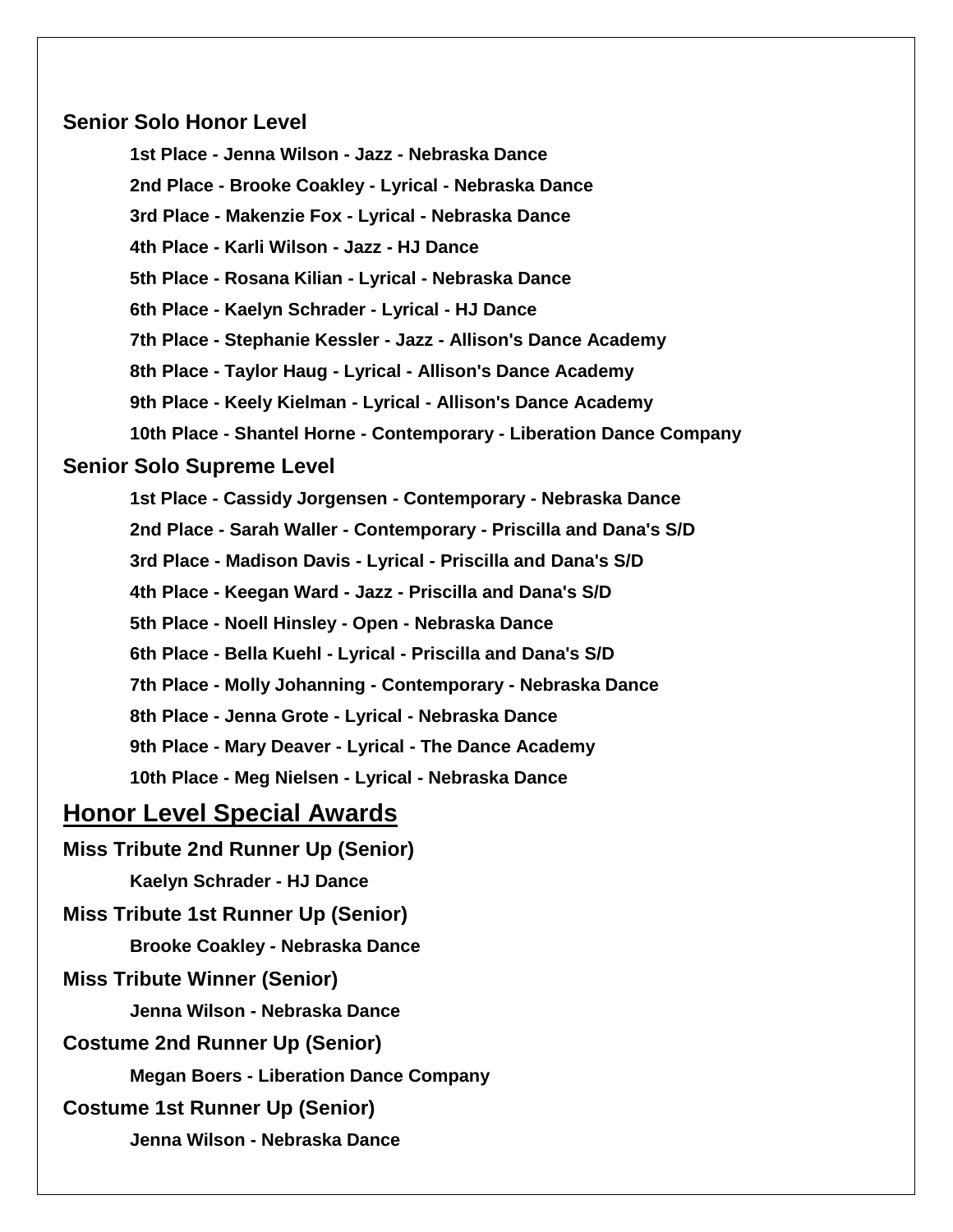**Costume Winner (Senior) Brooke Coakley - Nebraska Dance Supreme Level Special Awards Miss Tribute 2nd Runner Up (Senior) Molly Johanning - Nebraska Dance Miss Tribute 1st Runner Up (Senior) Cassidy Jorgensen - Nebraska Dance Miss Tribute Winner (Senior) Sarah Waller - Priscilla and Dana's S/D Costume 2nd Runner Up (Senior) Jaci Caldarella - Priscilla and Dana's S/D Costume 1st Runner Up (Senior) Noell Hinsley - Nebraska Dance Costume Winner (Senior) Keegan Ward - Priscilla and Dana's S/D**

## **Saturday, February 10, 2018**

### **Petite Duet/Trios Honor Level**

**1st Place - A DREAM IS A WISH - Open - HJ Dance**

Alexis Proctor, Stephan Smith

**2nd Place - FOREVER YOUNG - Lyrical - Liberation Dance Company**

Charley Cruse, Leila Miller-bernard

**3rd Place - SISTERS - Musical Theater - Studio Psalms, LLC**

Italy Nelson, Zoe Cox

**4th Place - TWIST AND SHOUT - Jazz - Liberation Dance Company**

Charley Cruse, Tatum Ross

**5th Place - FRIEND LIKE ME - Musical Theater - Liberation Dance Company** Charley Cruse, Emmalie Janner

### **Petite Duet/Trios Supreme Level**

**1st Place - GOOD TIME GOOD LIFE - Open - Priscilla and Dana's S/D**

Lily Hamilton, Quinn Roach

**2nd Place - HOLLYWOOD - Tap - Priscilla and Dana's S/D**

Mckenna Springer, Natalie Mcgowan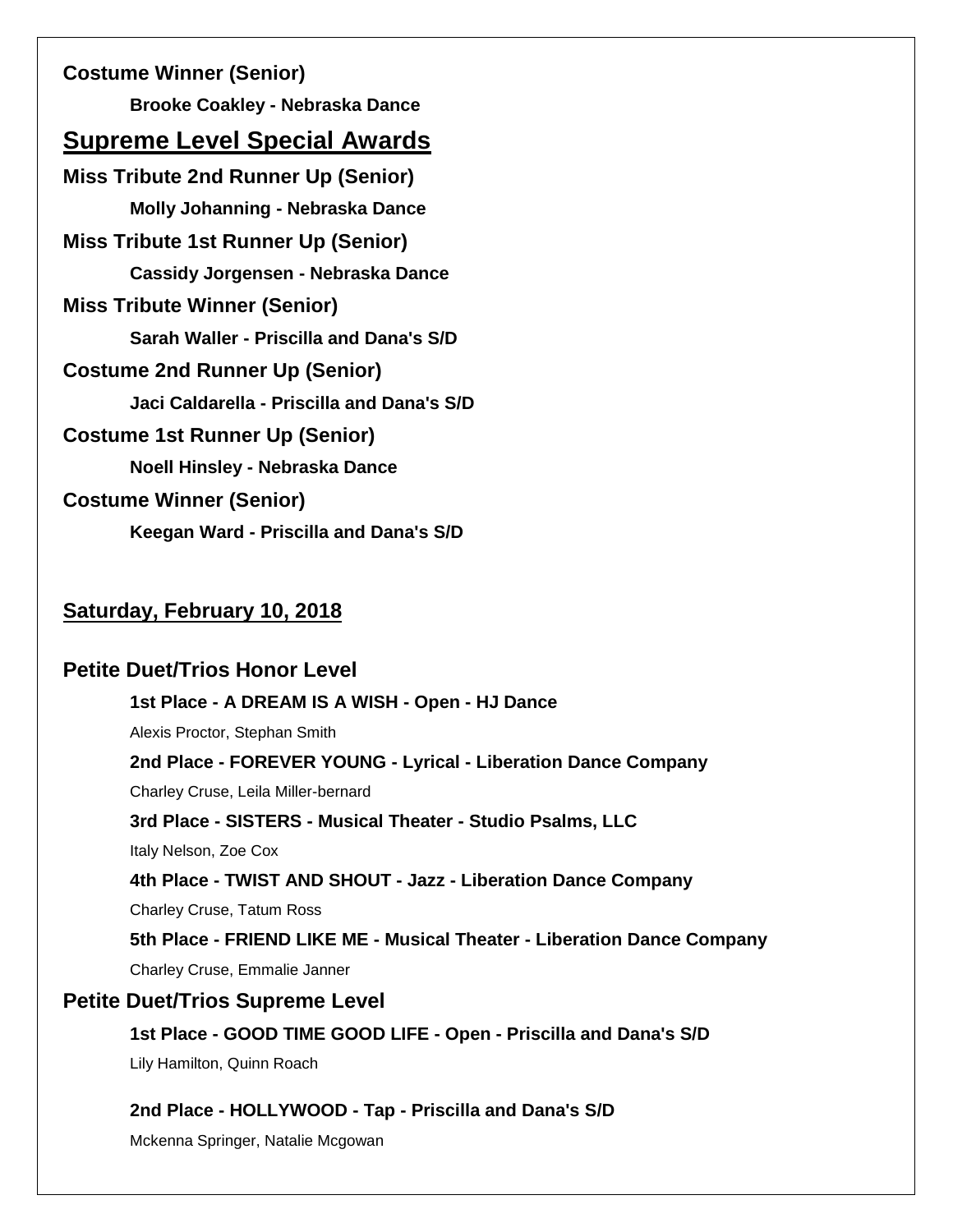#### **3rd Place - RAISE THE ROOF - Musical Theater - Priscilla and Dana's S/D**

Amelia Hunt, Channing Chambers

#### **4th Place - HIGHER - Jazz - Priscilla and Dana's S/D**

Maely Miller, Ysabella Hayes

### **5th Place - SUCH BIG GIRLS - Musical Theater - Priscilla and Dana's S/D**

Brynley Mestan, Laynee Hites

#### **6th Place - BRUNO MARVELOUS - Jazz - Priscilla and Dana's S/D**

Giana Sabatini, Kaylie jo Chandler, Madonna Peterson

#### **7th Place - JUST A LITTLE BIT - Jazz - Priscilla and Dana's S/D**

Emma Fitch, Maci Dinsmore, Maya Simon

#### **8th Place - DIAMONDS - Jazz - The Dance Academy**

Avery Jira, Olivia Taylor

#### **9th Place - GIRLS JUST WANNA HAVE FUN - Jazz - The Dance Academy**

Ella Campbell, Maddy Wilson

#### **10th Place - HEY KAT - Jazz - Priscilla and Dana's S/D**

Alyssa Tatum, Marissa Foelsch, Sophia Payton

### **Petite Small Group/Small Group Extended Honor Level**

#### **1st Place - SKUNK STRUTT - Tap - Nebraska Dance**

Cybella Vargas, Erin Wear, Hadley Fitzgibbon, Julianna Wright, Marlow Mixan, Mya Hothan, Ruby Lunning, Zariyah Boyd

#### **2nd Place - PARTY - Jazz - Nebraska Dance**

Cybella Vargas, Erin Wear, Hadley Fitzgibbon, Julianna Wright, Marlow Mixan, Mya Hothan, Ruby Lunning, Zariyah Boyd

#### **3rd Place - IN HIS KISS - Tap - Nebraska Dance**

Amelia Bott, Brianna Ellett, Charlotte Hegarty, Gabriella Ryan, Kennedy Feltz, Landree Nosbish, Mayzie Mixan, Simone Jandric, Stella Cobb

#### **4th Place - SUGAR PIE HUNNY BUNCH - Jazz - Nebraska Dance**

Amelia Bott, Brianna Ellett, Charlotte Hegarty, Gabriella Ryan, Kennedy Feltz, Landree Nosbish, Mayzie Mixan, Simone Jandric, Stella Cobb

#### **5th Place - BORN 2 BE WILD - Jazz - Liberation Dance Company**

Charley Cruse, Finley Daugherty, Jordyn Deghon, Leila Miller-bernard, Tatum Ross

### **Petite Small Group/Small Group Extended Supreme Level**

#### **1st Place - HEY JUDE - Modern - Priscilla and Dana's S/D**

Blayne Willis, Channing Chambers, Emree Phillips, Madysen Moore, Makenna Miller, Mckenna Springer, Mia Vogel, Oakley Jones

#### **2nd Place - BANDSTAND BOOGIE - Tap - Priscilla and Dana's S/D**

Amelia Hunt, Channing Chambers, Emery Thomson, Natalie Mcgowan, Quinn Roach, Savina Bonadonna, Victoria Cuezze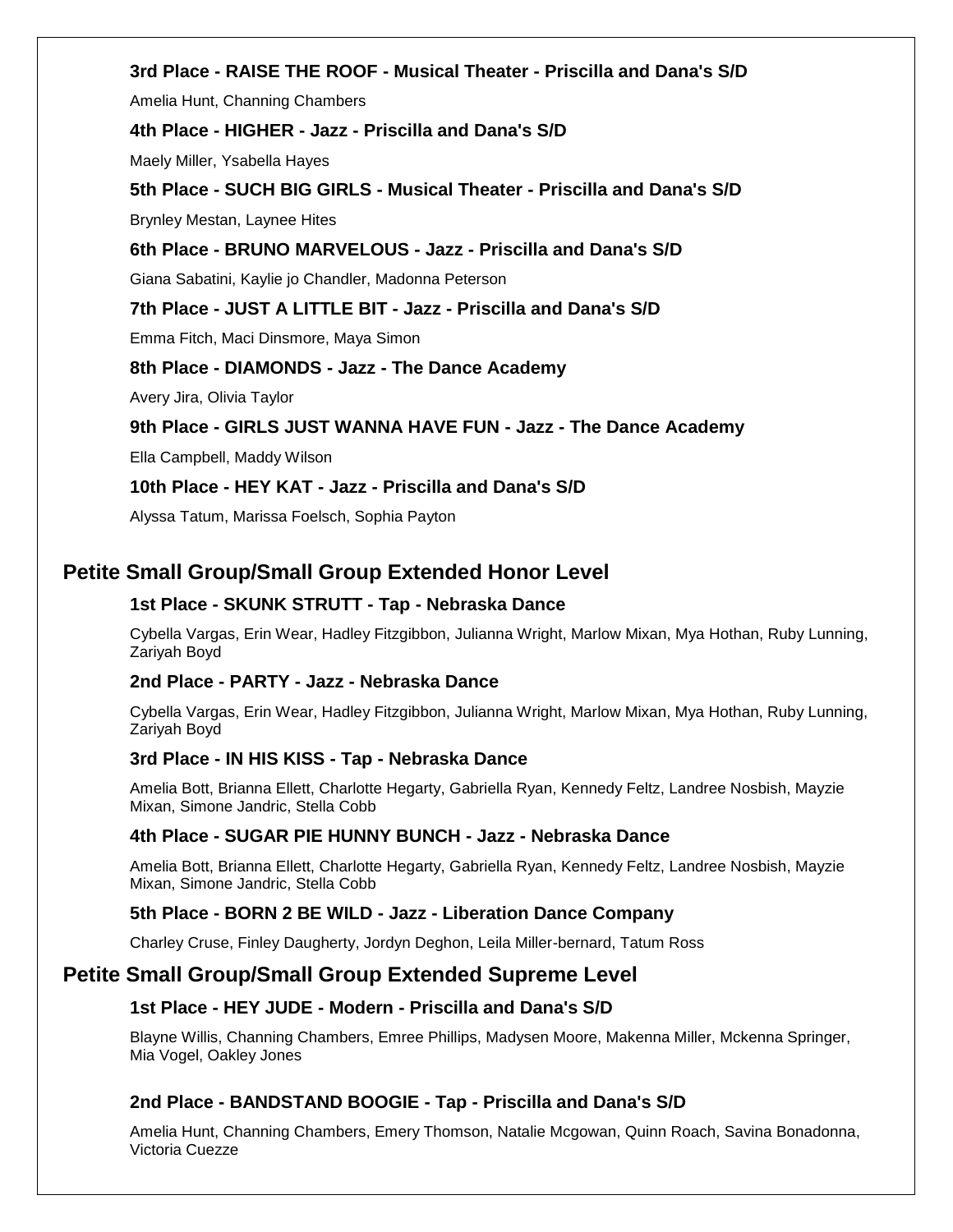#### **3rd Place - THE LIGHT - Lyrical - Nebraska Dance**

Audrey Bott, Avery Nogg, Harper Hinsley, Kaitlyn Ellett, Lilly Koenig, Maddie Harris, Melrose Mixan, Mya Hothan, Sophia Mills-herring

#### **4th Place - SHE'S GOT IT - Tap - Nebraska Dance**

Alexis Villont, Audrey Bott, Bailey Wolfe, Carly Drake, Elaina Etter, Gabrielle Fahey, Gianna Ryan, Marlow Mixan, Sophia Mills-herring

#### **5th Place - SHOUT AND FEEL IT - Tap - Priscilla and Dana's S/D**

Avery Lewis, Blayne Willis, Makenna Miller, Mckenna Springer, Mia Vogel, Oakley Jones, Rilee Jessee

#### **6th Place - SLUMBER PARTY - Jazz - Nebraska Dance**

Alexis Villont, Audrey Bott, Bailey Wolfe, Delaney Feltz, Gabrielle Fahey, Gianna Ryan, Halle Hazuka, Marlow Mixan, Sophia Mills-herring

#### **7th Place - JAGGERSWAGGER - Jazz - Priscilla and Dana's S/D**

Aisley Lewis, Amelia Hunt, Channing Chambers, Emery Thomson, Lola Smith, Lucy Hammontree, Natalie Mcgowan, Savina Bonadonna, Victoria Cuezze

#### **8th Place - GOD HELP THE OUTCASTS - Lyrical - Priscilla and Dana's S/D**

Lily Hamilton, Makenna Miller, Mckenna Springer, Natalie Mcgowan, Peyton Williams, Quinn Roach

#### **9th Place - TOO CRAZY - Tap - Priscilla and Dana's S/D**

Emma Fitch, Lily Hamilton, Lucy Hammontree, Maci Dinsmore, Maely Miller, Olivia Kohler, Peyton Williams, Ysabella Hayes

#### **10th Place - LET'S HAVE A KIKI - Jazz - Priscilla and Dana's S/D**

Clara George, Giana Sabatini, Kaylie jo Chandler, Kinley Rockers, Lyla Horwitz, Madonna Peterson, Stella **Bratcher** 

### **Junior Solo Supreme Level**

**1st Place - Eva Hurtig - Lyrical - Priscilla and Dana's S/D 2nd Place - Giuliana Siraguso - Modern - Priscilla and Dana's S/D 3rd Place - Annalise Wagner - Jazz - Priscilla and Dana's S/D 4th Place - Caroline Overman - Musical Theater - Priscilla and Dana's S/D 5th Place - Nora Baustert - Tap - Nebraska Dance 6th Place - Blayne Willis - Tap - Priscilla and Dana's S/D 7th Place - Preslie Wampler - Jazz - Priscilla and Dana's S/D 8th Place - Mia Sollars - Musical Theater - Priscilla and Dana's S/D 9th Place - Arie Watkins - Modern - Priscilla and Dana's S/D 10th Place - Mimi Palmentere - Musical Theater - Priscilla and Dana's S/D**

## **Supreme Level Special Awards**

**Miss Tribute 2nd Runner Up (Junior)**

**Nora Baustert - Nebraska Dance**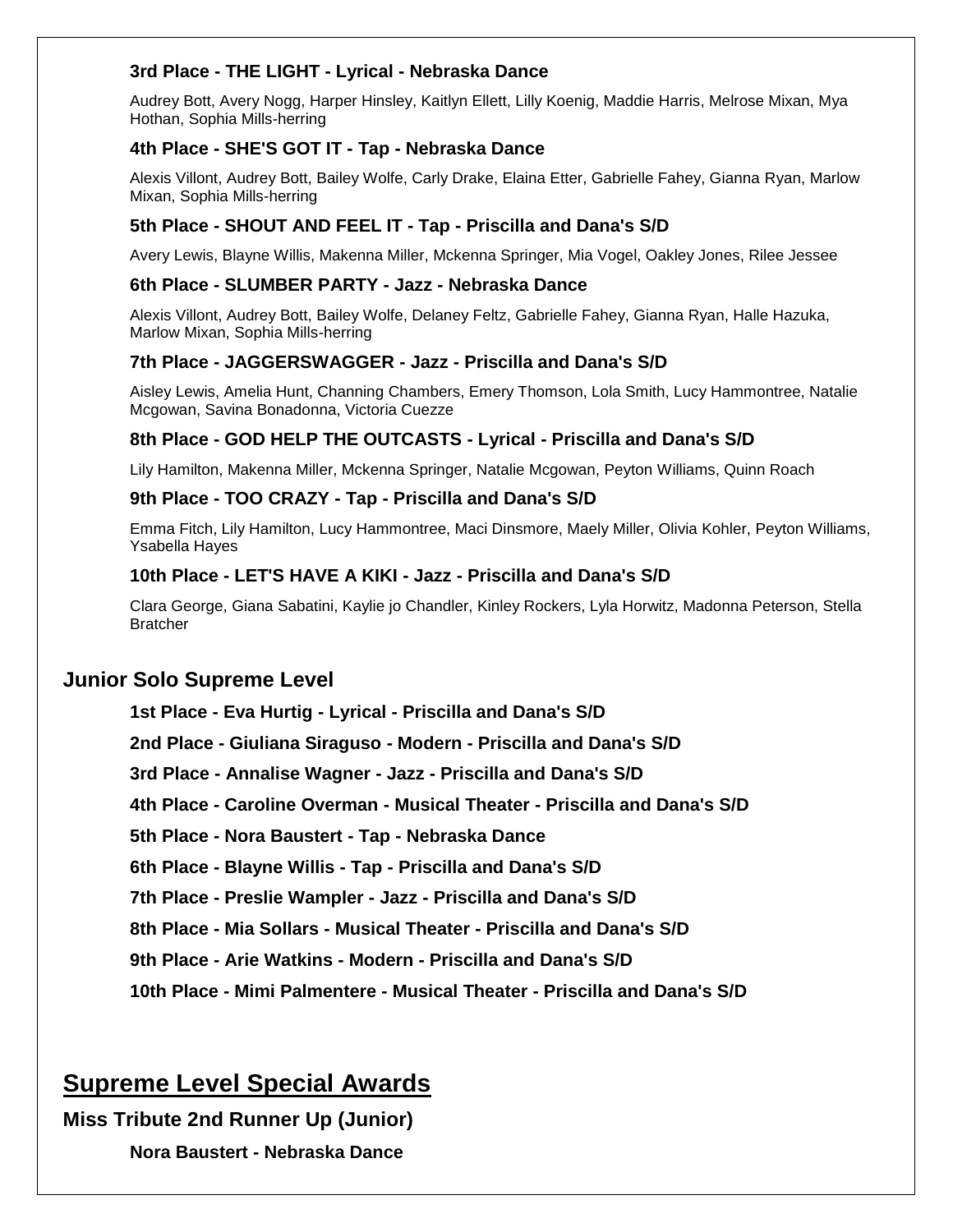**Miss Tribute 1st Runner Up (Junior) Eva Hurtig - Priscilla and Dana's S/D**

**Miss Tribute Winner (Junior)**

**Giuliana Siraguso - Priscilla and Dana's S/D**

**Costume 2nd Runner Up (Junior)**

**Blayne Willis - Priscilla and Dana's S/D**

**Costume 1st Runner Up (Junior)**

**Emery Thomson - Priscilla and Dana's S/D**

### **Costume Winner (Junior)**

**Annabeth Phillippi - Priscilla and Dana's S/D**

### **Junior Duet/Trios Honor Level**

**1st Place - DO YOU LOVE ME - Open - Studio Psalms, LLC**

Aliya Woods, Amos Bender

**2nd Place - I'M STILL STANDING - Open - Studio Psalms, LLC**

Gabrielle Gallegos, Jordyn Jonas

**3rd Place - MONEY - Jazz - Liberation Dance Company**

Katelyn Ossana, Mackenzie Grann

**4th Place - JUMP IN THE LINE - Jazz - Liberation Dance Company**

Reagan Mcmillian, Zachary Ehlers

### **5th Place - BOTH REACHED FOR THE GUN - Musical Theater - Liberation Dance Company**

Abigail Perkins, Zachary Ehlers

#### **6th Place - SOMETHING'S GOT A HOLD ON ME - Tap - Allison's Dance Academy**

Alayna Porter, Cora Rakebrandt

#### **7th Place - AY CARAMBA - Jazz - Studio Psalms, LLC**

Aubrey Reyna, Jaidynce Williams

### **Junior Duet/Trios Supreme Level**

### **1st Place - FIGHTER - Jazz - Priscilla and Dana's S/D**

Giuliana Siraguso, Savannah Sperling

#### **2nd Place - COFFEE BREAK - Musical Theater - Priscilla and Dana's S/D**

Arie Watkins, Ava Hunt, Eva Hurtig

#### **3rd Place - DIBETY DOP - Tap - Priscilla and Dana's S/D**

Annalise Wagner, Arie Watkins

### **4th Place - BURNING UP - Jazz - Priscilla and Dana's S/D**

Annalise Wagner, Preslie Wampler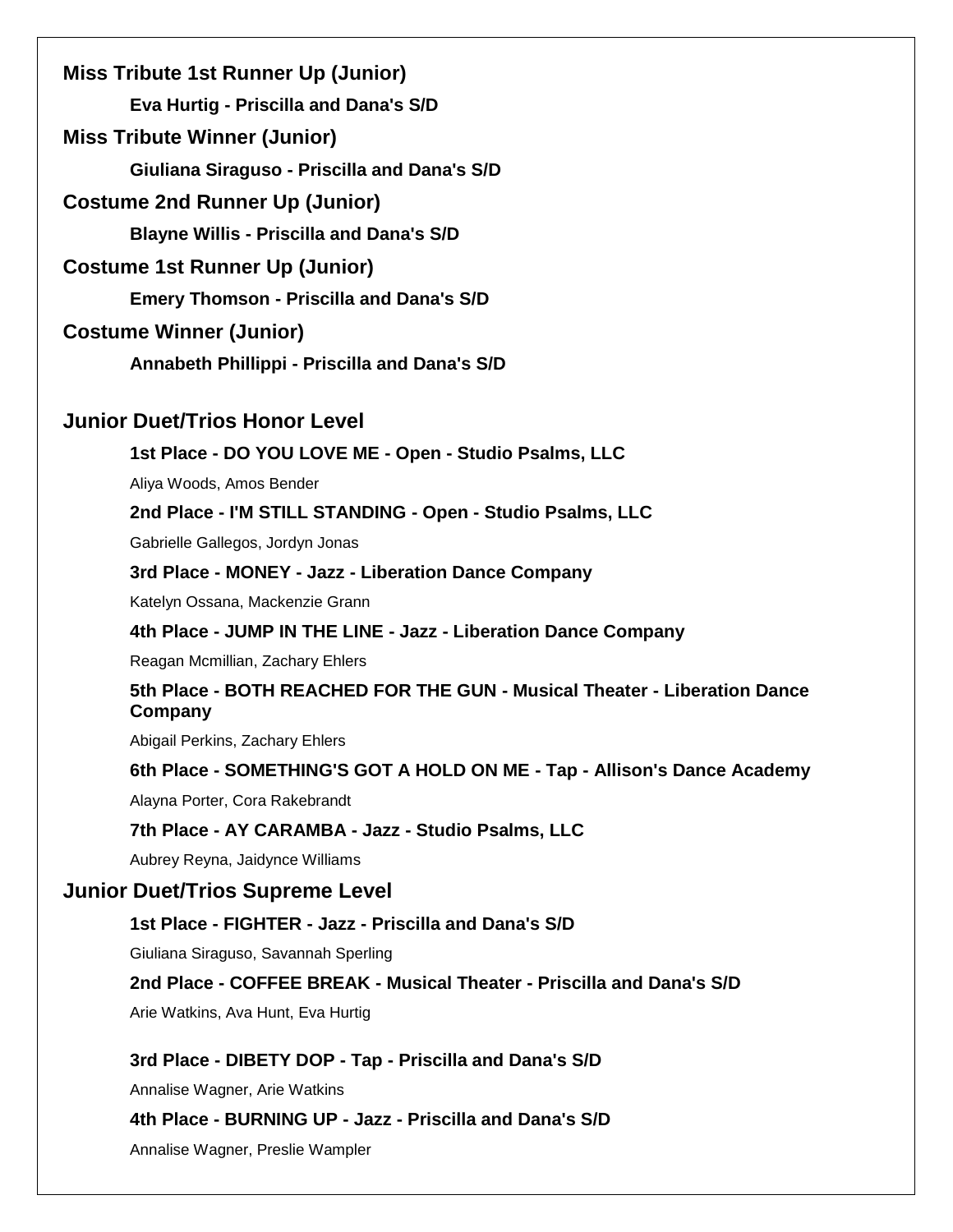#### **5th Place - LAY IT BACK - Jazz - Priscilla and Dana's S/D**

Blayne Willis, Mia Sollars, Sara Pfannenstiel

#### **6th Place - BIG FINISH - Musical Theater - Priscilla and Dana's S/D**

Halle Wampler, Preslie Wampler

**7th Place - BOOGIE BUMPER - Tap - Priscilla and Dana's S/D** Reese Chambers, Zoey Chambers

#### **8th Place - OH HOLY NIGHT - Open - Priscilla and Dana's S/D**

Eva Hurtig, Giuliana Siraguso, Preslie Wampler

#### **9th Place - GOOD MORNING - Tap - Priscilla and Dana's S/D**

Blayne Willis, Kenzie Cornett, Mia Vogel

#### **10th Place - PRIMITIVE - Jazz - Liberation Dance Company**

Audrina Schiller, Ella Schiller

### **Junior Small Group/Small Group Extended Honor Level**

#### **1st Place - GIMME THAT SWING - Jazz - HJ Dance**

Addy Clare, Amelia Shotkoski, Ava Kupke, Kaitlyn Friesen, Karmi Jay, Kate Nolley, Millie Johnson

#### **2nd Place - NITTY GRITTY - Tap - Nebraska Dance**

Alexa Miller, Anna Pinkall, Avery Christensen, Camryn Petersen, Hazel Chong, Kenadee Pinkerton, Meah Wendlandt, Mia Kosel, Zoey Bowling

#### **3rd Place - SWING WITH ME - Jazz - Nebraska Dance**

Alivia Huffman, Annamia Corral, Ashley Keenan, Ava Reiser, Julianne Schmidt, Kayla Tuttle, Kenadee Pinkerton, Lily Blake, Meah Wendlandt

#### **4th Place - LOYAL - Lyrical - Nebraska Dance**

Adelyn Paul, Ava Pearson, Chloe Lancaster, Colby Driever, Hazel Chong, Kysa Holmstrom, Mason Weidman, Sadie Snyder, Zoey Happ

#### **5th Place - DON'T TELL MAMA - Musical Theater - Liberation Dance Company**

Katelyn Ossana, Kayla Drake, Mackenzie Grann, Reagan Mcmillian

#### **6th Place - WE'RE GONNA PARTY - Jazz - Liberation Dance Company**

Katelyn Ossana, Kayla Drake, Mackenzie Grann, Reagan Mcmillian

#### **7th Place - WONDERFUL WORLD - Lyrical - Liberation Dance Company**

Katelyn Ossana, Kayla Drake, Mackenzie Grann, Reagan Mcmillian

#### **8th Place - LOST BOY - Lyrical - Studio Psalms, LLC**

Alexis Perkins, Amos Bender, Aubrey Reyna, Jaidynce Williams, Kylee Derr, Lydia Markt

#### **9th Place - DANCIN' IN THE MOONLIGHT - Lyrical - Allison's Dance Academy**

Alayna Porter, Ava Huber, Cora Rakebrandt, Jasmine Morales, Morgan Moritz

#### **10th Place - BOY I LOVE - Musical Theater - Liberation Dance Company**

Abigail Perkins, Charley Cruse, Emmalie Janner, Zachary Ehlers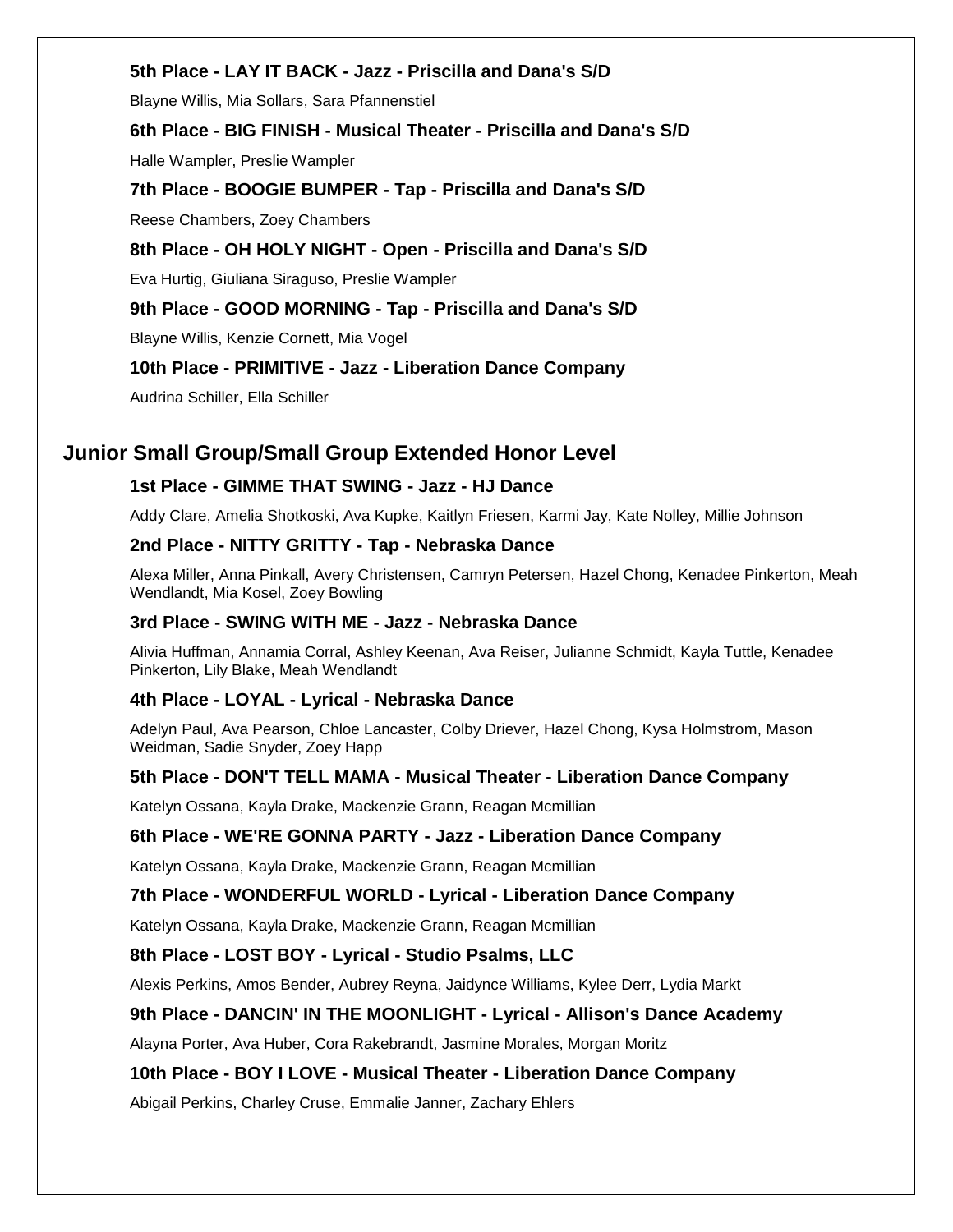## **Junior Small Group/Small Group Extended Supreme Level**

### **1st Place - THE DEPARTURE - Modern - Priscilla and Dana's S/D**

Annalise Wagner, Ava Hunt, Caroline Overman, Eva Hurtig, Giuliana Siraguso, Halle Wampler, Isabella Cascone, Lyla Vandeginste, Savannah Sperling

#### **2nd Place - MONSTER - Jazz - Nebraska Dance**

Gabriella Sachau, Graci Leitner, Kennedy Epp, Larin Frazier, Madison Roberts, Maggie Galligan, Molly Zeleny, Payton Gocken, Payton Vosik

### **3rd Place - LITTLE SECRET - Jazz - Priscilla and Dana's S/D**

Annalise Wagner, Carson Reed, Giuliana Siraguso, Halle Wampler, Isabella Cascone, Savannah Sperling

#### **4th Place - POISON - Jazz - Priscilla and Dana's S/D**

Arie Watkins, Blair Mccammon, Caroline Overman, Isabella Mandacina, Lyla Vandeginste, Mia Sollars, Olivia Watson, Preslie Wampler, Sara Pfannenstiel

### **5th Place - OUR FAVORITE SON - Tap - Priscilla and Dana's S/D**

Amiyah Torres, Annalise Wagner, Ava Hunt, Halle Wampler, Isabella Cascone, Kate May, Riley Willis

#### **6th Place - YOU ARE ENOUGH - Contemporary - Priscilla and Dana's S/D**

Arie Watkins, Ava rose Guastello, Avery Hastings, Isabella Mandacina, Olivia Watson, Preslie Wampler, Sara Pfannenstiel, Sophia Frank

#### **7th Place - TEAM - Contemporary - Nebraska Dance**

Addisyn Hayduk, Caitlyn Gregg, Claire Jandric, Delaney Edie, Ella Henningsen, Graci Leitner, Logan Carl, Maggie Galligan, Norah Pfeifle

#### **8th Place - DR. JAZZ - Tap - Priscilla and Dana's S/D**

Arie Watkins, Blair Mccammon, Eva Hurtig, Giuliana Siraguso, Isabella Mandacina, Kenzie Cornett, Mia Sollars, Olivia Watson, Sara Pfannenstiel

#### **9th Place - LET IT ALL GO - Lyrical - Nebraska Dance**

Annie Roberts, Chloe Herron, Kennedy Epp, Leila Klem, Logan Carl, Maxton Bezousek, Norah Pfeifle, Payton Gocken, Payton Vosik

#### **10th Place - LITTLE SUSIE - Lyrical - Priscilla and Dana's S/D**

Amiyah Torres, Caroline Overman, Eva Hurtig, Giuliana Siraguso, Mimi Palmentere, Preslie Wampler, Savannah Sperling

## **Teen Small Group/Small Group Extended Honor Level**

#### **1st Place - FAIRY LOVELIGHT - Contemporary - HJ Dance**

Addy Clare, Ava Kupke, Avery Grace, Cece Murphy, Holly Tolliver, Karmi Jay, Millie Johnson

#### **2nd Place - IT'S MAGIC - Lyrical - HJ Dance**

Avery Grace, Brea Lovitt, Caroline Bounds, Cece Murphy, Ella Caneva, Ellie Cetak, Holly Tolliver, Kaelyn Schrader, Karmi Jay

#### **3rd Place - GET UP - Jazz - Nebraska Dance**

Brooklyn Cox, Hallie Horner, Isabella Kessinger, Lexi Ketcham, Maddie Hurt, Olivia Mendez, Olivia Nielsen, Payton Burch, Vanessa Fenton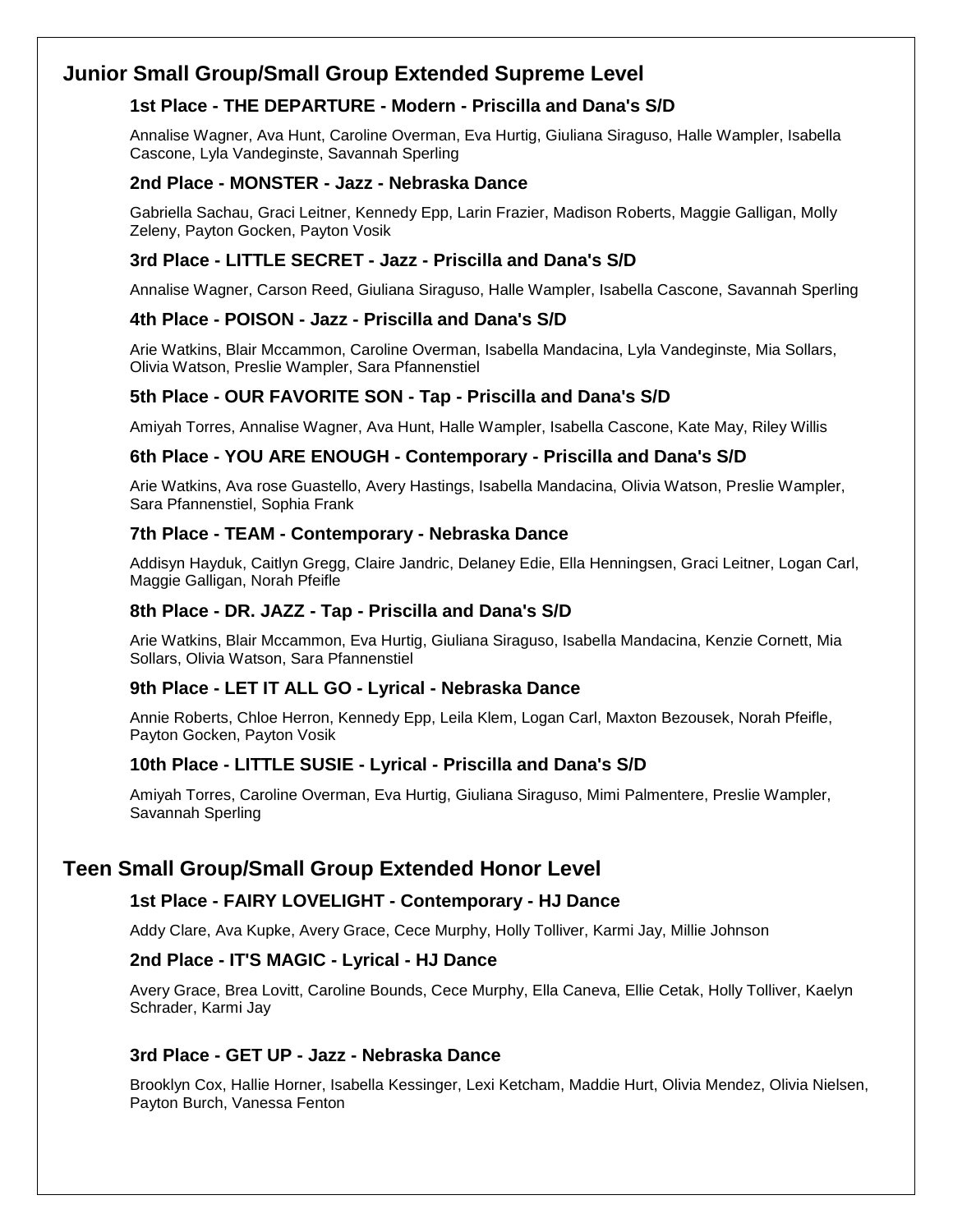#### **4th Place - RIVER - Contemporary - Nebraska Dance**

Cami Pederson, Campbell Werner, Hallie Horner, Leah Simpson, Lexi Ketcham, Maddie Hurt, Olivia Nielsen, Rosana Kilian, Vanessa Fenton

#### **5th Place - YOU READY - Hip Hop - HJ Dance**

Addy Clare, Amelia Shotkoski, Avery Grace, Caroline Bounds, Cece Murphy, Ellie Cetak, Holly Tolliver, Karmi Jay, Millie Johnson

#### **6th Place - CURLY SHUFFLE - Tap - Studio Psalms, LLC**

Abbie Mays, Alana Woods, Alyssa Poulson, Bre'el Reine, Gabrielle Gallegos, Kadence Zug, Kaila Milbourn

#### **7th Place - OUT OF HIDING - Lyrical - Studio Psalms, LLC**

Abbie Mays, A'maya Woods, Bre'el Reine, Elizabeth Szczepanik, Kadence Zug

#### **8th Place - BLESSINGS IN DISGUISE - Lyrical - Beatniks Dance and Tumble**

Anna Lee, Audrey Booth, Carlie Hollandsworth, Delaney Roberts, Halle Hartell, Ida Walsh, Kaitlynn Craig

#### **9th Place - NOTHIN' AT ALL - Tap - Beatniks Dance and Tumble**

Anna Lee, Ashley Tohm, Delaney Roberts, Halle Hartell, Kaitlynn Craig

#### **10th Place - RETURN TO SENDER - Jazz - Beatniks Dance and Tumble**

Audrey Booth, Aurora Green, Carlie Hollandsworth, Emilee Handke, Grace Handke, Ida Walsh, Maddie Morris, Rosie Mancin

### **Teen Small Group/Small Group Extended Supreme Level**

#### **1st Place - I KNOW - Contemporary - Nebraska Dance**

Alec Brown, Annie Roberts, Ava Owens, Emery Golliday, Isabelle Dittrick, Lauren Connaghan, Meg Nielsen, Molly Johanning, Noell Hinsley

#### **2nd Place - HEATWAVE - Jazz - Nebraska Dance**

Alivia Jimenez, Alyssa Rutten, Claire Baumert, Ella Wieczorek, Lilly Johanning, Natalie Cusick, Olivia Frigyes, Rylee Quinn

#### **3rd Place - INSTRUCTIONS FOR A BAD DAY - Modern - Priscilla and Dana's S/D**

August Green, Ella Thowe, Keegan Ward, Sam Amey, Sofia Cascone, Sophya Galan, Taygen Brown

#### **4th Place - MS. CARTER - Jazz - Priscilla and Dana's S/D**

August Green, Ella Thowe, Keegan Ward, Sam Amey, Sofia Cascone, Sophya Galan, Taygen Brown

#### **5th Place - SLOW LIFE - Open - Nebraska Dance**

Carli Rush, Claire Jandric, Ella Henningsen, Ella Wieczorek, Ellie Fangman, Hailey Gregg, Laura Tooley, Lilly Johanning, Veronica Allen

#### **6th Place - ALL ABOARD - Tap - Priscilla and Dana's S/D**

Ava rose Guastello, Carleigh Schumacher, Carson Reed, Katelyn Turner, Lauren Taylor, Lily Aldenderfer, Riley Elliott, Sofia Berman, Sofia Cascone

#### **7th Place - RHYTHM - Tap - Nebraska Dance**

Ava Owens, Chloe Herron, Ella Baustert, Ellie Fangman, Lauren Connaghan, Madeline Moats, Meg Nielsen, Noell Hinsley, Rylee Quinn

#### **8th Place - 5 AM - Contemporary - Priscilla and Dana's S/D**

Amiyah Torres, Carleigh Schumacher, Carson Reed, Kate May, Lillia Thomson, Riley Willis, Sofia Berman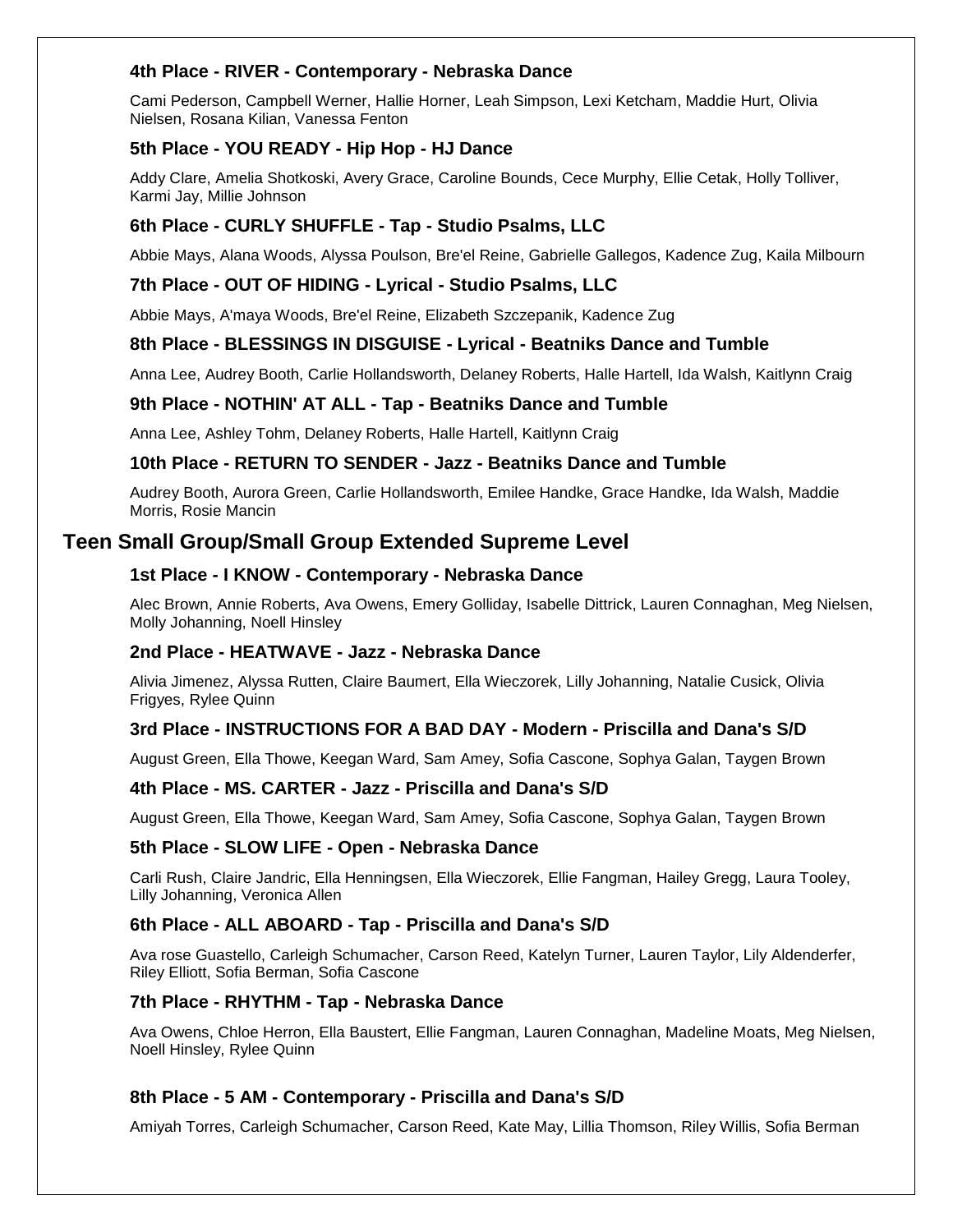#### **9th Place - LA BOMBA - Jazz - Priscilla and Dana's S/D**

Callie Rupp, Katelyn Turner, Madison Boles, Maggie Marshall

### **Senior Small Group/Small Group Extended Honor Level**

#### **1st Place - EXPRESS - Jazz - Nebraska Dance**

Anna Pick, Athena Patsalis, Brooke Coakley, Katherine Martin, Lydia Mike, Madison Sullivan, Makenzie Fox, Olivia Mendez, Reagan Redburn

#### **2nd Place - JOY - Lyrical - Nebraska Dance**

Anna Pick, Athena Patsalis, Brooke Coakley, Katherine Martin, Lydia Mike, Makenzie Fox

#### **3rd Place - PROMISE LAND - Lyrical - HJ Dance**

Avery Grace, Brea Lovitt, Caroline Bounds, Ella Caneva, Ellie Cetak, Kaelyn Schrader, Karli Wilson

#### **4th Place - RAINBOW - Lyrical - Allison's Dance Academy**

Cecilia Paulsen, Ericka Risty, Keely Kielman, Morgan St. aubin, Stephanie Kessler, Taylor Haug

#### **5th Place - WORK - Hip Hop - Allison's Dance Academy**

Cecilia Paulsen, Ericka Risty, Keely Kielman, Morgan St. aubin, Stephanie Kessler, Taylor Haug

#### **6th Place - WALKING ON BROKEN GLASS - Jazz - Allison's Dance Academy**

Cecilia Paulsen, Ericka Risty, Keely Kielman, Morgan St. aubin, Stephanie Kessler, Taylor Haug

#### **7th Place - JOLENE - Contemporary - HJ Dance**

Caroline Bounds, Ella Caneva, Kaelyn Schrader, Karli Wilson

#### **Senior Small Group/Small Group Extended Supreme Level**

#### **1st Place - YOU DON'T KNOW ME - Jazz - Nebraska Dance**

Carli Rush, Cassidy Jorgensen, Ellie Fangman, Hannah Dehn, Jenna Grote, Jordan Speer, Madison Bezousek, Mia Esparrago, Noell Hinsley

#### **2nd Place - THERE WILL BE TIME - Open - Nebraska Dance**

Brooke Wilczewski, Cassidy Jorgensen, Emme English, Hannah Dehn, Jenna Grote, Mia Esparrago, Noell Hinsley, Sophie Hassenstab, Veronica Allen

#### **3rd Place - HUMAN - Jazz - Priscilla and Dana's S/D**

Bella Kuehl, Jaci Caldarella, Kamryn Nickel, Morgan Herman, Sarah Waller

#### **4th Place - STUFF LIKE THAT THERE - Musical Theater - Priscilla and Dana's S/D**

Bella Kuehl, Brynn Daugherty, Carley Donnelly, Danielle Blankenship, Hannah Honn, Hannah Spencer, Lauren Taylor, Madison Davis, Olivia Boles

#### **5th Place - HOLD BACK THE RIVER - Tap - Nebraska Dance**

Cassidy Jorgensen, Ellie Fangman, Lucy Bazis, Madeline Moats, Mia Esparrago, Molly Johanning, Veronica Allen

#### **6th Place - GIVING UP ON YOU - Lyrical - Priscilla and Dana's S/D**

Bella Kuehl, Carley Donnelly, Hannah Honn, Keegan Ward, Madison Davis, Morgan Herman, Sam Amey, Sophya Galan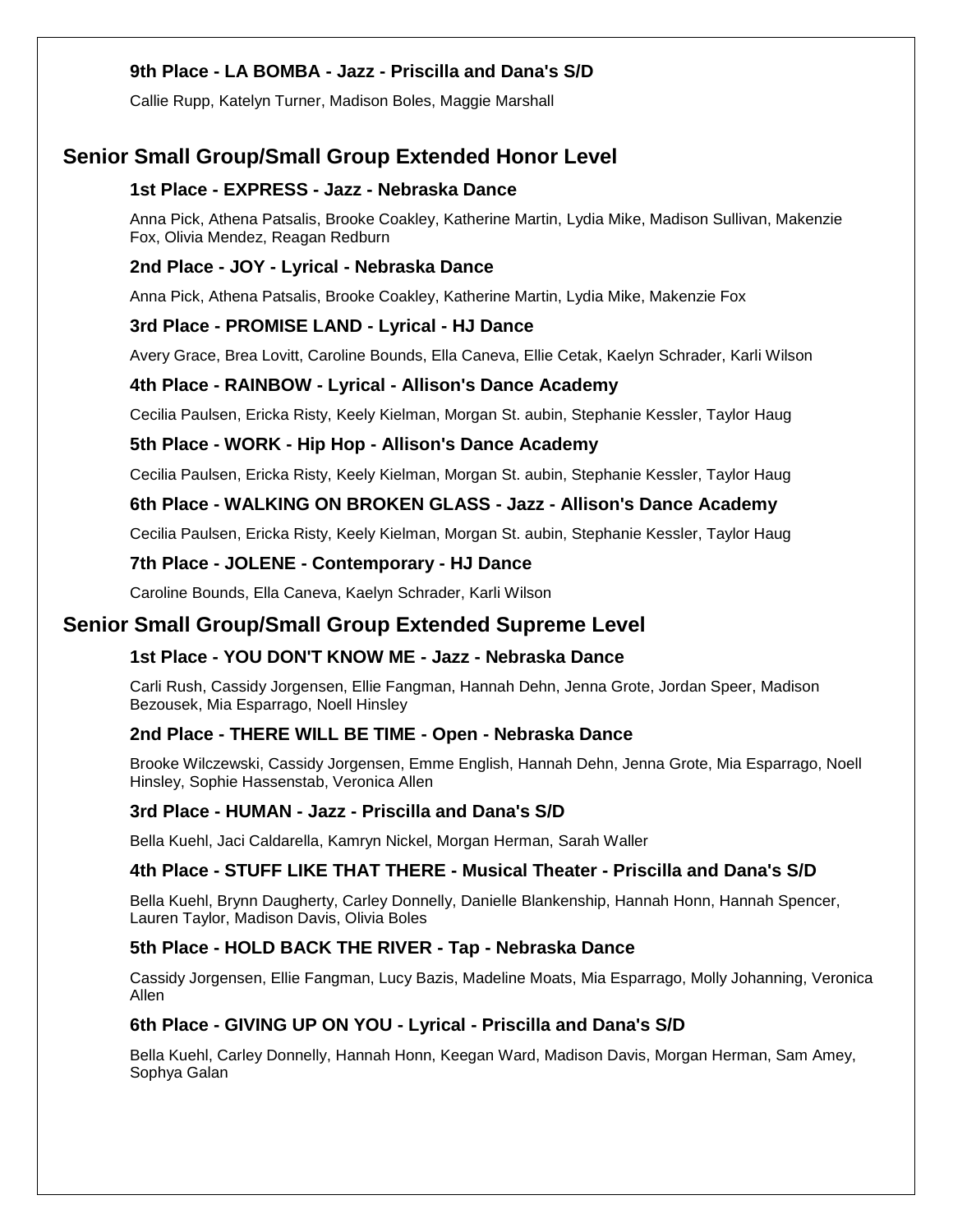#### **7th Place - MY HEART GOT CAUGHT ON YOUR SLEEVE - Modern - Priscilla and Dana's S/D**

Bella Kuehl, Emma Melton, Jaci Caldarella, Kamryn Nickel, Kinnedy May, Madison Davis, Morgan Herman, Sarah Waller

#### **8th Place - HEAT - Open - The Dance Academy**

Brooke Sonksen, Carlee Fenton, Hallie Comer, Mary Deaver, Sydney Dent, Taylre Wortham

#### **9th Place - YOU'LL ALWAYS BE - Contemporary - Nebraska Dance**

Alexis Anderson, Brooke Wilczewski, Carli Rush, Cassidy Jorgensen, Ella Wieczorek, Emme English, Meg Nielsen, Molly Johanning, Veronica Allen

#### **10th Place - DANCE WITH SOMEBODY - Jazz - The Dance Academy**

Allison Loehr, Brooke Sonksen, Carlee Fenton, Hallie Comer, Mary Deaver, Sydney Dent, Taylre Wortham

## **Sunday, February 11, 2018**

### **Petite Solo Honor Level**

**1st Place - Alexandra Mills-Herring - Jazz - Nebraska Dance**

**2nd Place - Mya Hothan - Musical Theater - Nebraska Dance**

**3rd Place - Jordyn Deghon - Jazz - Liberation Dance Company**

**4th Place - Charley Cruse - Jazz - Liberation Dance Company**

**5th Place - Stephan Smith - Open - HJ Dance**

**6th Place - Finley Daugherty - Jazz - Liberation Dance Company**

#### **Petite Solo Supreme Level**

**1st Place - Lucy Hammontree - Musical Theater - Priscilla and Dana's S/D**

**2nd Place - Sophia Mills-herring - Lyrical - Nebraska Dance**

**3rd Place - Mckenna Springer - Jazz - Priscilla and Dana's S/D**

**4th Place - Peyton Williams - Jazz - Priscilla and Dana's S/D**

**5th Place - Olivia Kohler - Tap - Priscilla and Dana's S/D**

**6th Place - Giana Sabatini - Jazz - Priscilla and Dana's S/D**

**7th Place - Clara George - Lyrical - Priscilla and Dana's S/D**

**8th Place - Natalie Mcgowan - Lyrical - Priscilla and Dana's S/D**

**9th Place - Alexis Villont - Jazz - Nebraska Dance**

**10th Place - Lyla Horwitz - Lyrical - Priscilla and Dana's S/D**

## **Honor Level Special Awards**

**Mr. Tribute Winner (Petite)**

**Stephan Smith - HJ Dance**

**Miss Tribute 2nd Runner Up (Petite)**

**Jordyn Deghon - Liberation Dance Company**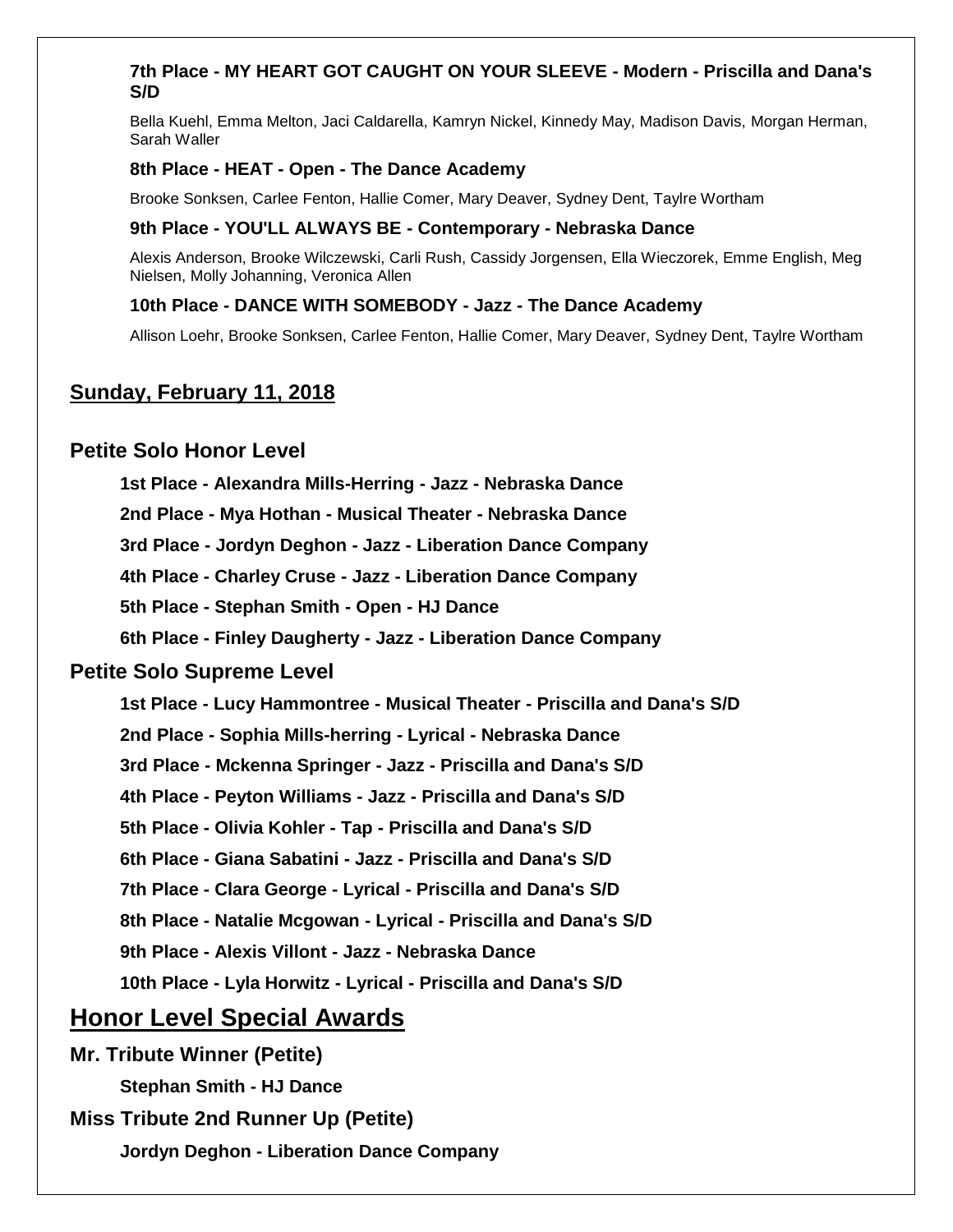| <b>Miss Tribute 1st Runner Up (Petite)</b>         |
|----------------------------------------------------|
| Mya Hothan - Nebraska Dance                        |
| <b>Miss Tribute Winner (Petite)</b>                |
| Alexandra Mills-herring - Nebraska Dance           |
| <b>Costume 2nd Runner Up (Petite)</b>              |
| Mya Hothan - Nebraska Dance                        |
| <b>Costume 1st Runner Up (Petite)</b>              |
| Alexandra Mills-herring - Nebraska Dance           |
| <b>Costume Winner (Petite)</b>                     |
| <b>Finley Daugherty - Liberation Dance Company</b> |
| <b>Supreme Level Special Awards</b>                |
| <b>Miss Tribute 2nd Runner Up (Petite)</b>         |
| Lucy Hammontree - Priscilla and Dana's S/D         |
| <b>Miss Tribute 1st Runner Up (Petite)</b>         |
| Mckenna Springer - Priscilla and Dana's S/D        |
| <b>Miss Tribute Winner (Petite)</b>                |
| Sophia Mills-herring - Nebraska Dance              |
| <b>Costume 2nd Runner Up (Petite)</b>              |
| Izabella Estrada - Priscilla and Dana's S/D        |
| <b>Costume 1st Runner Up (Petite)</b>              |
| <b>Bailey Wolfe - Nebraska Dance</b>               |
| <b>Costume Winner (Petite)</b>                     |
| <b>Olivia Kohler - Priscilla and Dana's S/D</b>    |
|                                                    |

## **Petite Large Group/Large Group Extended Honor Level**

#### **1st Place - SHAKE A TAIL FEATHER - Jazz - Nebraska Dance**

Addison Kolkman, Alexandra Mills-herring, Avery Nogg, Brooklyn Loftus, Demi Kosel, Elliana Orduna, Emmie Poppe, Hadley Kroese, Lena Simon, Raeva Bhatia, Renae Etter

#### **2nd Place - BOY WATCHER - Tap - Nebraska Dance**

Addison Kolkman, Alexandra Mills-herring, Avery Nogg, Brooklyn Loftus, Demi Kosel, Elliana Orduna, Emmie Poppe, Hadley Kroese, Lena Simon, Raeva Bhatia, Renae Etter

### **Petite Large Group/Large Group Extended Supreme Level**

#### **1st Place - SUGAR BABY BOUNCE - Tap - Priscilla and Dana's S/D**

Aisley Lewis, Amelia Hunt, Blayne Willis, Channing Chambers, Emery Thomson, Emree Phillips, Lily Hamilton, Lucy Hammontree, Makenna Miller, Mckenna Springer, Mia Vogel, Natalie Mcgowan, Oakley Jones, Peyton Williams, Quinn Roach, Rilee Jessee, Savina Bonadonna, Victoria Cuezze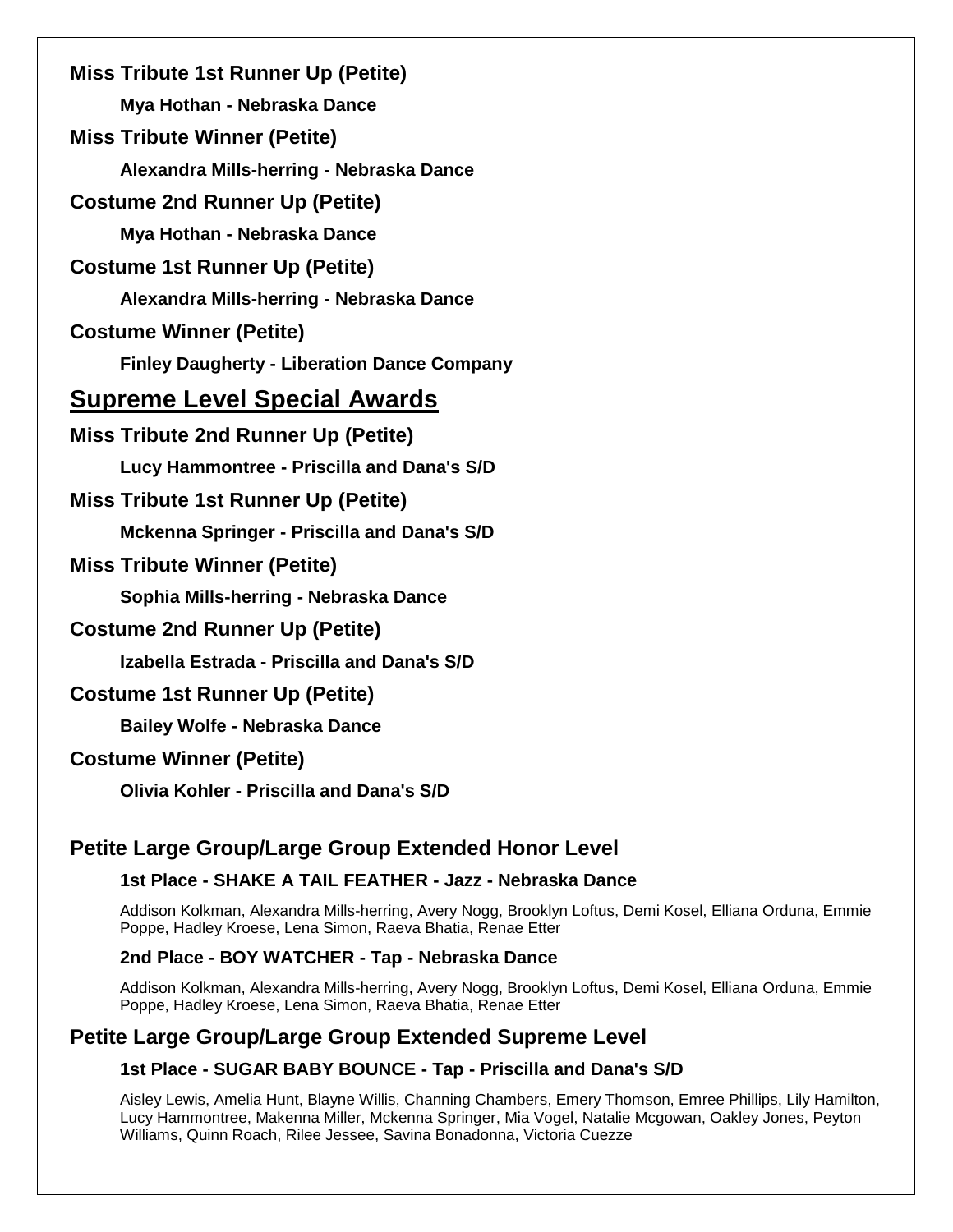#### **2nd Place - YOU CAN'T STOP THE BEAT - Jazz - Priscilla and Dana's S/D**

Aisley Lewis, Amelia Hunt, Blayne Willis, Channing Chambers, Emery Thomson, Emree Phillips, Lily Hamilton, Lucy Hammontree, Makenna Miller, Mckenna Springer, Mia Vogel, Natalie Mcgowan, Oakley Jones, Peyton Williams, Quinn Roach, Rilee Jessee, Savina Bonadonna, Victoria Cuezze

#### **3rd Place - CRANK IT UP - Tap - Nebraska Dance**

Alexandra Mills-herring, Erin Wear, Halle Hazuka, Isla Wear, Kaitlyn Ellett, Kaitlyn Stanek, Lilly Koenig, Lilly Orsi, Maddie Harris, Melrose Mixan, Olivia Minturn, Renae Etter

#### **4th Place - PUSH IT - Open - Nebraska Dance**

Alexa Murphy, Elaina Etter, Ella Domina, Ella Kula, Ellie Poppe, Isla Wear, Kaitlyn Ellett, Lilly Koenig, Lola Coyle, Maddie Harris, Morgan Bezousek, Morgan Carley, Olivia Fahey, Zariyah Boyd

#### **5th Place - WE KNOW THE WAY - Modern - Priscilla and Dana's S/D**

Amelia Hunt, Blayne Willis, Channing Chambers, Emery Thomson, Emree Phillips, Lily Hamilton, Maely Miller, Makenna Miller, Mckenna Springer, Mia Vogel, Natalie Mcgowan, Oakley Jones, Quinn Roach, Rilee Jessee

#### **6th Place - JOURNEY TO THE PAST - Lyrical - Priscilla and Dana's S/D**

Aisley Lewis, Amelia Hunt, Blayne Willis, Channing Chambers, Emery Thomson, Emree Phillips, Lily Hamilton, Lola Smith, Lucy Hammontree, Maely Miller, Makenna Miller, Mckenna Springer, Mia Vogel, Natalie Mcgowan, Oakley Jones, Quinn Roach, Rilee Jessee, Savina Bonadonna, Victoria Cuezze

#### **7th Place - HAPPY - Tap - Nebraska Dance**

Alexa Foster, Alie Dixon, Ava Johnson, Delaney Feltz, Ella Broz, Ella Domina, Ella Kula, Ellie Poppe, Gabrielle Semrad, Harper Hinsley, Kara Stenger, Morgan Bezousek, Olivia Fahey, Sylvia Wahl

#### **8th Place - HERO - Jazz - Priscilla and Dana's S/D**

Ava Holmes, Emma Fitch, Emma Grubb, Jocelyn Scott, Lola Smith, Luciana Silvio, Maci Dinsmore, Madonna Peterson, Maely Miller, Maya Simon, Natalie Palma, Neve Nash, Olivia Kohler, Samantha Martin, Ysabella Hayes

#### **9th Place - DRIVE - Jazz - Nebraska Dance**

Alexa Foster, Alie Dixon, Ava Johnson, Brooklyn Loftus, Carly Drake, Ella Broz, Erin Wear, Gabrielle Semrad, Harper Hinsley, Kaitlyn Stanek, Kara Stenger, Lilly Orsi, Melrose Mixan, Reagan Lane, Sylvia Wahl

#### **10th Place - GET ON YOUR FEET - Jazz - Priscilla and Dana's S/D**

Amalianna Civella, Angela Abbott, Ava Bogucki, Clara George, Giana Sabatini, Jamison Burfeind, Kaylie jo Chandler, Kinley Rockers, Layne Dryer, Laynee Hites, Lyla Horwitz, Sophia Santamaria, Stella Bratcher, Victoria Budzinski, Vincia Siraguso

### **Petite Line/Line Extended/Production Honor Level**

#### **1st Place - HAIR - Hip Hop - Nebraska Dance**

Addison Kolkman, Alexandra Mills-herring, Amelia Bott, Avery Nogg, Brianna Ellett, Brooklyn Loftus, Charlotte Hegarty, Cybella Vargas, Demi Kosel, Elliana Orduna, Emmie Poppe, Erin Wear, Gabriella Ryan, Hadley Fitzgibbon, Hadley Kroese, Julianna Wright, Kennedy Feltz, Landree Nosbish, Lena Simon, Marlow Mixan, Mayzie Mixan, Mya Hothan, Raeva Bhatia, Ruby Lunning, Simone Jandric, Stella Cobb, Zariyah Boyd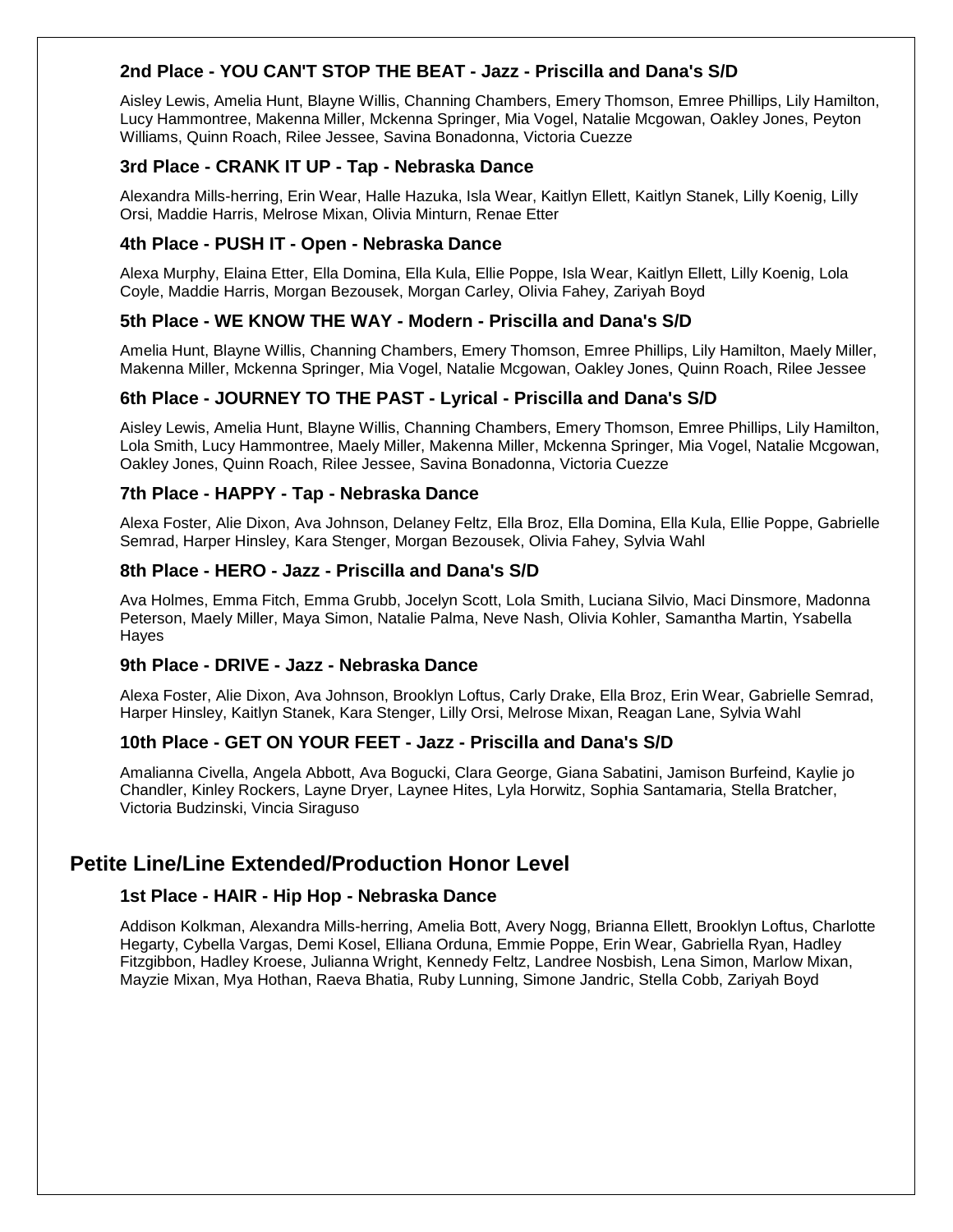## **Petite Line/Line Extended/Production Supreme Level**

### **1st Place - LET YOUR HALO SHINE - Open - Priscilla and Dana's S/D**

Aisley Lewis, Alyssa Tatum, Amelia Hunt, Antonia Scimeca, Ava Bogucki, Ava Holmes, Avery Lewis, Blayne Willis, Brynley Mestan, Channing Chambers, Clara George, Emery Thomson, Emma Fitch, Emma Grubb, Emree Phillips, Gabriella Mina, Giana Sabatini, Hadley Foster, Harper Milbourn, Jaci Werline, Janis Thurber, Jocelyn Scott, Kaylie jo Chandler, Kendalyn Jones, Kinley Rockers, Konner Blankenship, Kylyn Miller, Laynee Hites, Lily Hamilton, Lola Smith, Luciana Silvio, Lucy Hammontree, Lucy Nading, Lydia Martin, Lyla Horwitz, Maci Dahms, Maci Dinsmore, Madonna Peterson, Maely Miller, Makenna Miller, Marissa Foelsch, Maya Simon, Mckenna Springer, Mia Vogel, Natalie Mcgowan, Natalie Palma, Neve Nash, Oakley Jones, Olivia Jansen, Olivia Kohler, Peyton Williams, Quinn Roach, Reese Reno, Rilee Jessee, Samantha Martin, Savina Bonadonna, Sienna Ortiz, Sophia Payton, Sophia Santamaria, Stella Bratcher, Victoria Cuezze, Ysabella Hayes

### **2nd Place - SEE ME SMILE - Lyrical - Nebraska Dance**

Alexa Foster, Alexa Murphy, Alexis Villont, Alie Dixon, Ava Johnson, Bailey Wolfe, Carly Drake, Delaney Feltz, Elaina Etter, Ella Broz, Ella Domina, Ella Kula, Ellie Brown, Ellie Poppe, Emmie Poppe, Gabrielle Fahey, Gabrielle Semrad, Gianna Ryan, Halle Hazuka, Isla Wear, Kaitlyn Stanek, Kara Stenger, Lilly Orsi, Lola Coyle, Morgan Bezousek, Morgan Carley, Olivia Fahey, Olivia Minturn, Reagan Lane, Sylvia Wahl

### **3rd Place - PARIS - Jazz - Nebraska Dance**

Addison Kolkman, Alexa Foster, Alexa Murphy, Alexis Villont, Alie Dixon, Audrey Bott, Ava Johnson, Bailey Wolfe, Carly Drake, Delaney Feltz, Demi Kosel, Elaina Etter, Ella Broz, Ella Domina, Ella Kula, Ellie Brown, Ellie Poppe, Gabrielle Fahey, Gabrielle Semrad, Gianna Ryan, Halle Hazuka, Harper Hinsley, Isla Wear, Kaitlyn Ellett, Kaitlyn Stanek, Kara Stenger, Lilly Koenig, Lilly Orsi, Lola Coyle, Maddie Harris, Melrose Mixan, Morgan Bezousek, Morgan Carley, Olivia Fahey, Olivia Minturn, Reagan Lane, Sophia Mills-herring, Sylvia Wahl

## **Junior Solo Honor Level**

**1st Place - Addy Clare - Jazz - HJ Dance**

**2nd Place - Millie Johnson - Jazz - HJ Dance**

**3rd Place - Tonya Enke - Lyrical - Nebraska Dance**

**4th Place - Mackenzie Grann - Jazz - Liberation Dance Company**

**5th Place - Reagan Mcmillian - Open - Liberation Dance Company**

**6th Place - Zachary Ehlers - Hip Hop - Liberation Dance Company**

**7th Place - Annamia Corral - Musical Theater - Nebraska Dance**

**8th Place - Katelyn Ossana - Jazz - Liberation Dance Company**

**9th Place - Alexis Perkins - Jazz - Studio Psalms, LLC**

## **Honor Level Special Awards**

**Mr. Tribute Winner (Junior)**

**Zachary Ehlers - Liberation Dance Company**

**Miss Tribute 2nd Runner Up (Junior)**

**Millie Johnson - HJ Dance**

## **Miss Tribute 1st Runner Up (Junior)**

**Tonya Enke - Nebraska Dance**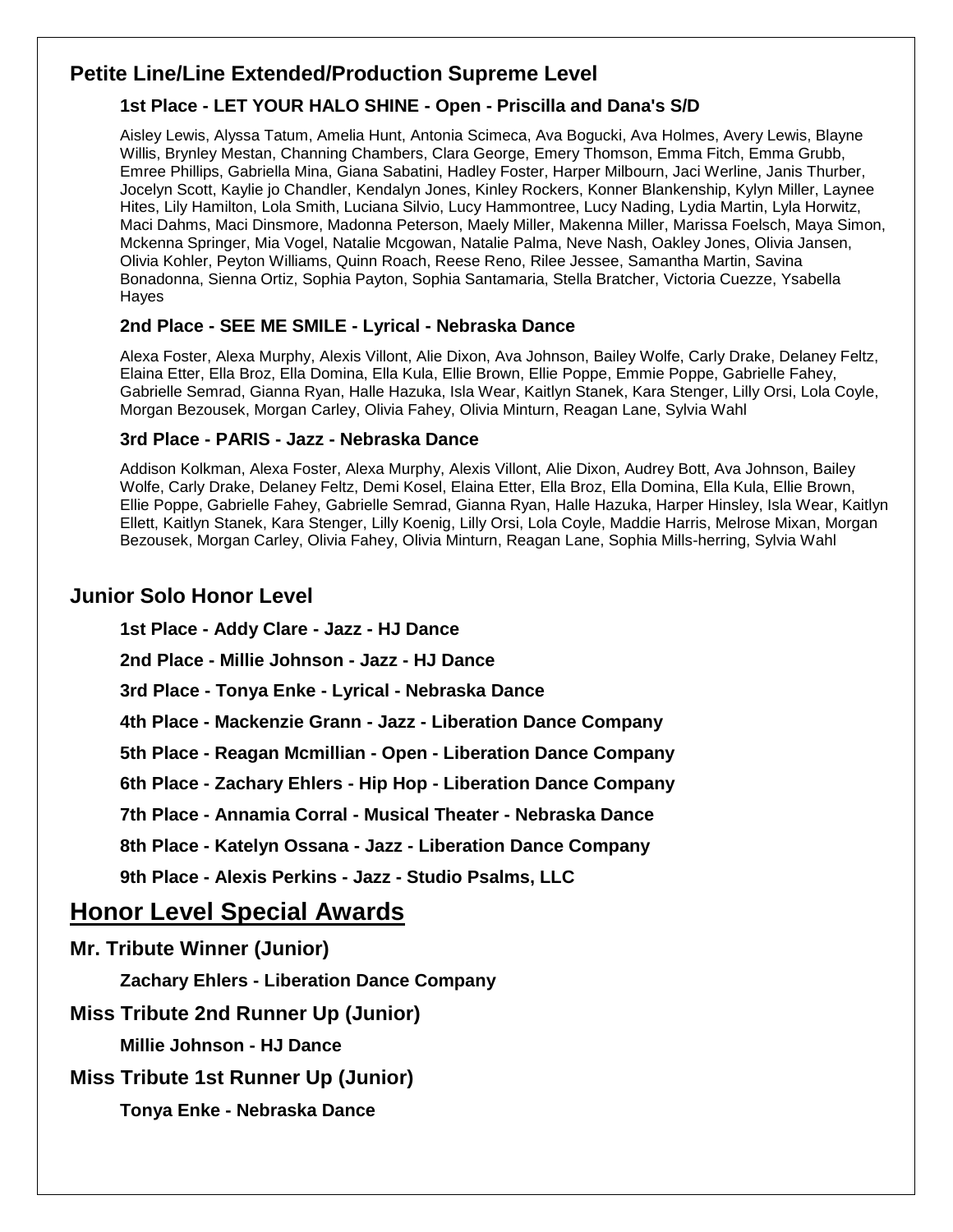### **Miss Tribute Winner (Junior)**

**Addy Clare - HJ Dance**

## **Costume 2nd Runner Up (Junior)**

**Millie Johnson - HJ Dance**

**Costume 1st Runner Up (Junior)**

**Annamia Corral - Nebraska Dance**

## **Costume Winner (Junior)**

**Mackenzie Grann - Liberation Dance Company**

## **Junior Large Group/Large Group Extended Honor Level**

### **1st Place - I'LL BE - Lyrical - HJ Dance**

Addy Clare, Amelia Shotkoski, Ava Kupke, Avery Grace, Cece Murphy, Ellie Cetak, Holly Tolliver, Kaitlyn Friesen, Karmi Jay, Kate Nolley, Millie Johnson

### **2nd Place - STILL THE ONE - Open - Nebraska Dance**

Ava Reiser, Avery Christensen, Chelsea Mahloch, Chloe Lancaster, Elle Christensen, Julianne Schmidt, Kate Stearnes, Kenadee Pinkerton, Kysa Holmstrom, Lily Blake, Margaret Mowat, Mason Weidman, Melina Piperis, Mia Kosel, Tonya Enke, Zoey Bowling, Zoey Happ

### **3rd Place - QUEEN BEE - Jazz - Nebraska Dance**

Adelyn Paul, Alexa Miller, Ashley Keenan, Ashley Olsen, Ava Pearson, Brooke Baca, Chelsea Mahloch, Chloe Lancaster, Delaney Jackson, Kallie Broz, Kate Stearnes, Kenadee Pinkerton, Mia Kosel, Sadie Snyder, Zoey Bowling

### **4th Place - BETTY LOU - Tap - Nebraska Dance**

Adelyn Paul, Annamia Corral, Ashley Keenan, Ava Pearson, Ava Reiser, Brooke Baca, Caroline Lathrop, Delaney Jackson, Elle Christensen, Elly Cheatle, Faith Iossi, Lauren Webb, Maddie John, Mia Rasgorshek, Nicholas Kessinger, Sadie Snyder, Tonya Enke

### **5th Place - MISS KISS - Jazz - Nebraska Dance**

Annamia Corral, Caroline Woodward, Colby Driever, Elle Christensen, Elly Cheatle, Jailey Robinson, Janessa Robinson, Kate Litchtenberger, Lauren Webb, Lily Blake, Madison Keasling, Mia Ramirez, Mia Rasgorshek, Nicholas Kessinger, Ryan Wolfe, Tonya Enke

### **6th Place - RUN - Contemporary - Nebraska Dance**

Adelyn Paul, Alexa Miller, Annamia Corral, Ashley Keenan, Ashley Olsen, Ava Pearson, Brooke Baca, Colby Driever, Delaney Jackson, Kallie Broz, Kate Stearnes, Kenadee Pinkerton, Lauren Webb, Mia Rasgorshek, Sadie Snyder

### **7th Place - TIME AFTER TIME - Lyrical - Nebraska Dance**

Caroline Woodward, Chelsea Mahloch, Chloe Lancaster, Elle Christensen, Elly Cheatle, Jailey Robinson, Janessa Robinson, Kate Litchtenberger, Lily Blake, Madison Keasling, Mia Kosel, Mia Ramirez, Nicholas Kessinger, Ryan Wolfe, Tonya Enke, Zoey Bowling

### **8th Place - SPEED RACER - Open - Studio Psalms, LLC**

Addyson Fletchall, Alexis Perkins, Aliya Woods, Amos Bender, Aubrey Reyna, Italy Nelson, Jaidynce Williams, Kylee Derr, Mireya Dickinson, Zoe Cox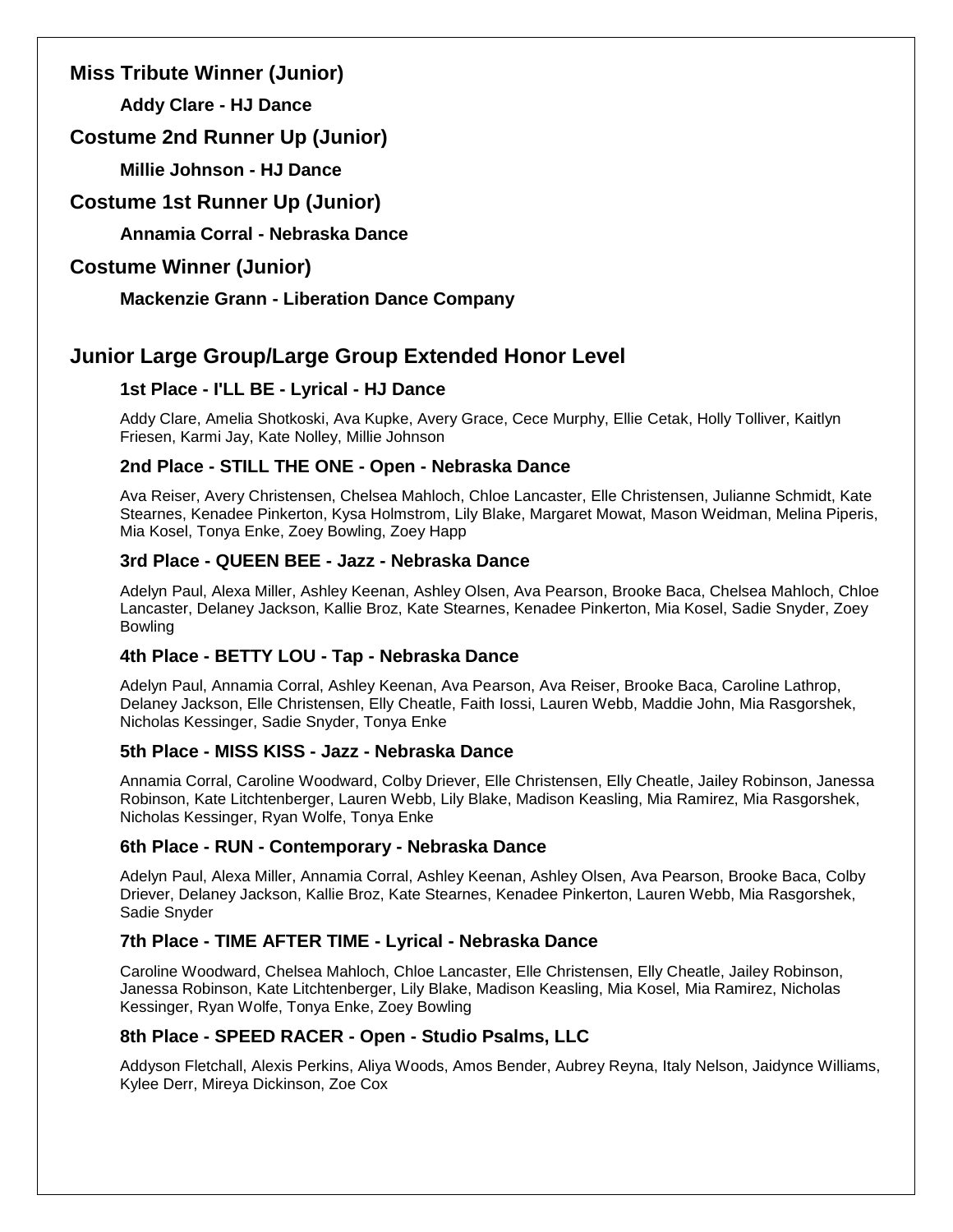## **Junior Large Group/Large Group Extended Supreme Level**

### **1st Place - COME TOGETHER - Jazz - Priscilla and Dana's S/D**

Amiyah Torres, Annalise Wagner, Ava Hunt, Carson Reed, Eva Hurtig, Giuliana Siraguso, Grace Zaun, Halle Wampler, Isabella Cascone, Kate May, Lillia Thomson, Riley Elliott, Riley Willis, Savannah Sperling, Sofia Berman

#### **2nd Place - HUMAN - Open - Nebraska Dance**

Addisyn Hayduk, Annie Roberts, Ava Owens, Claire Jandric, Delaney Edie, Graci Leitner, Libby Falk, Liliana Vargas, Logan Carl, Madison Roberts, Maggie Galligan, Norah Pfeifle, Payton Gocken, Ruby Hinsley

#### **3rd Place - GROW - Lyrical - Nebraska Dance**

Addison Upton, Caitlyn Gregg, Delaney Bott, Graci Leitner, Jasmine Moats, Kennedy Epp, Logan Carl, Madelyn Semrad, Maggie Galligan, Molly Zeleny, Nora Baustert, Norah Pfeifle, Ruby Hinsley, Sophia Semrad

#### **4th Place - THRIFT SHOP - Tap - Priscilla and Dana's S/D**

Arie Watkins, Ava rose Guastello, Avery Hastings, Avery Peterson, Blair Mccammon, Caroline Overman, Isabella Mandacina, Kenzie Cornett, Lyla Vandeginste, Mia Sollars, Mimi Palmentere, Olivia Watson, Preslie Wampler, Sara Pfannenstiel, Sarah Tarpley

#### **5th Place - KICK UP YOUR HEELS - Tap - Nebraska Dance**

Addisyn Hayduk, Avery Neneman, Delaney Bott, Ellie Ludacka, Frannie Bazis, Gabriella Sachau, Graci Leitner, Holly Cobb, Jasmine Moats, Kennedy Epp, Larin Frazier, Leila Klem, Molly Zeleny, Nora Baustert, Payton Vosik, Ruby Hinsley

#### **6th Place - 5678 - Tap - Nebraska Dance**

Addison Upton, Caitlyn Gregg, Frannie Bazis, Janelle List, Kitt Steele, Lily Fangman, Logan Carl, Madelyn Semrad, Madison Roberts, Maggie Galligan, Norah Pfeifle, Paige Smith, Payton Gocken, Ruby Hinsley, Sophia Semrad

#### **7th Place - THE TRAIN - Jazz - Nebraska Dance**

Addison Upton, Addisyn Hayduk, Caitlyn Gregg, Delaney Bott, Frannie Bazis, Janelle List, Kitt Steele, Leila Klem, Lily Fangman, Logan Carl, Madelyn Semrad, Madison Roberts, Maggie Galligan, Nora Baustert, Norah Pfeifle, Paige Smith, Payton Gocken, Ruby Hinsley, Sophia Semrad

#### **8th Place - HEAVEN'S MEETING - Contemporary - Priscilla and Dana's S/D**

Amiyah Torres, Annalise Wagner, Arie Watkins, Ava Hunt, Caroline Overman, Eva Hurtig, Giuliana Siraguso, Grace Zaun, Halle Wampler, Kate May, Lyla Vandeginste, Riley Willis, Sofia Berman

#### **9th Place - PUTTIN' ON THE RITZ - Tap - Priscilla and Dana's S/D**

Amiyah Torres, Annalise Wagner, Ava Hunt, Carson Reed, Eva Hurtig, Giuliana Siraguso, Grace Zaun, Halle Wampler, Isabella Cascone, Kate May, Lillia Thomson, Riley Elliott, Riley Willis, Savannah Sperling, Sofia Berman

#### **10th Place - TURN US LOOSE - Jazz - Priscilla and Dana's S/D**

Arie Watkins, Ava rose Guastello, Avery Hastings, Avery Peterson, Blair Mccammon, Caroline Overman, Isabella Mandacina, Kenzie Cornett, Lyla Vandeginste, Mia Sollars, Mimi Palmentere, Olivia Watson, Preslie Wampler, Sara Pfannenstiel, Sarah Tarpley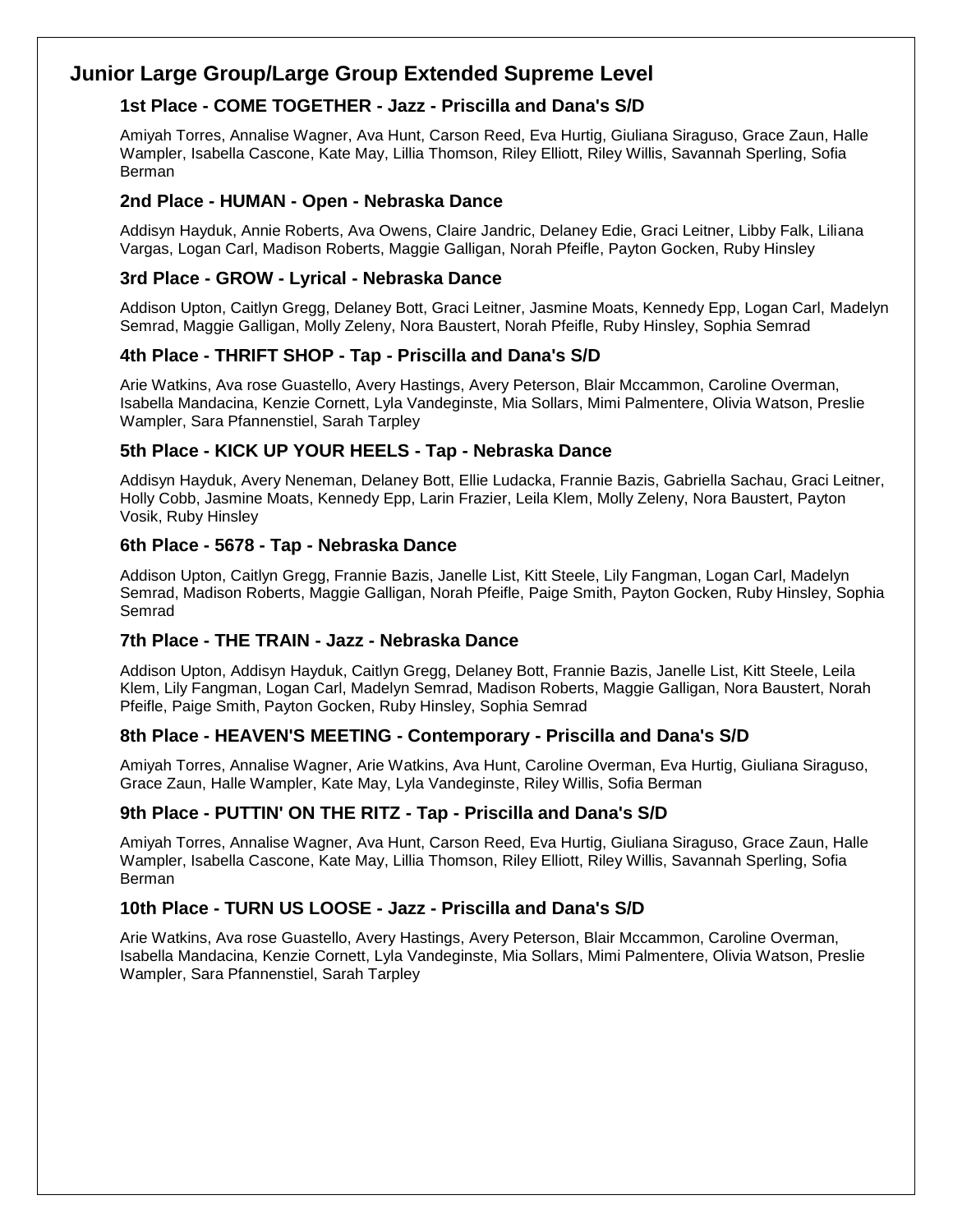## **Junior Line/Line Extended/Production Supreme Level**

### **1st Place - ROCK THIS TOWN - Tap - Priscilla and Dana's S/D**

Abigail Taylor, Aisley Lewis, Amelia Hunt, Amiyah Torres, Annabeth Phillippi, Annalise Wagner, Antonia Scimeca, Arie Watkins, Ava rose Guastello, Avery Hastings, Avery Lewis, Blayne Willis, Ella Eveler, Emma Grubb, Eva Hurtig, Halle Wampler, Isabel Buzzard, Isabella Cascone, Isabella Mandacina, Karrigan Blankenship, Kenzie Cornett, Kylyn Miller, Leah Meng, Lillia Thomson, Lillian Martin, Lily Hamilton, Lola Smith, Luciana Silvio, Lyla Vandeginste, Lynox Ellis, Macy Wright, Madysen Moore, Makenna Miller, Mckenna Springer, Mckenna Steffen, Mia Sollars, Mia Vogel, Natalie Mcgowan, Natalie Palma, Neely Simon, Oakley Jones, Olivia Watson, Preslie Wampler, Quinn Roach, Reese Chambers, Rilee Jessee, Riley Elliott, Riley Willis, Sara Pfannenstiel, Sarah Tarpley, Sienna Ortiz, Sofia Berman, Sophia Aubrey, Sophia Frank, Zoey Chambers

### **2nd Place - STEP SISTER'S LAMENT - Musical Theater - Nebraska Dance**

Addison Upton, Addisyn Hayduk, Avery Neneman, Delaney Bott, Ella Baustert, Ellie Ludacka, Frannie Bazis, Holly Cobb, Janelle List, Jasmine Moats, Kennedy Epp, Kitt Steele, Kylie Jones, Liliana Vargas, Madelyn Semrad, Madison Roberts, Maggie Galligan, Paige Smith, Ruby Hinsley, Sophia Semrad

## **Teen Duet/Trios Honor Level**

### **1st Place - SANCTUARY - Lyrical - Priscilla and Dana's S/D**

Ali Marshall, Maggie Marshall

### **2nd Place - HIT THE ROAD JACK - Jazz - Studio Psalms, LLC**

Alana Woods, Gabrielle Gallegos

### **3rd Place - SHAKE IT OFF - Jazz - Beatniks Dance and Tumble**

Audrey Booth, Maddie Morris

### **4th Place - THE ENTERTAINER - Character - Studio Psalms, LLC**

Kadence Zug, Kaila Milbourn

### **Teen Duet/Trios Supreme Level**

### **1st Place - IF I HAD A BOAT - Modern - Priscilla and Dana's S/D**

Isabella Cascone, Sofia Cascone

#### **2nd Place - DAY BY DAY - Modern - Priscilla and Dana's S/D**

Ella Thowe, Taygen Brown

#### **3rd Place - WEPA - Jazz - Priscilla and Dana's S/D**

Isabella Cascone, Sofia Cascone

#### **4th Place - THE GIRL IN 14 G - Musical Theater - Priscilla and Dana's S/D**

Carson Reed, Halle Wampler, Kate May

### **5th Place - SING ME TO HEAVEN - Lyrical - HJ Dance**

Avery Grace, Karmi Jay

#### **6th Place - YOU THERE - Modern - Priscilla and Dana's S/D**

Amiyah Torres, Riley Willis, Sofia Berman

#### **7th Place - ALL DRESSED IN LOVE - Jazz - The Dance Academy**

Hallie Comer, Jessica Comer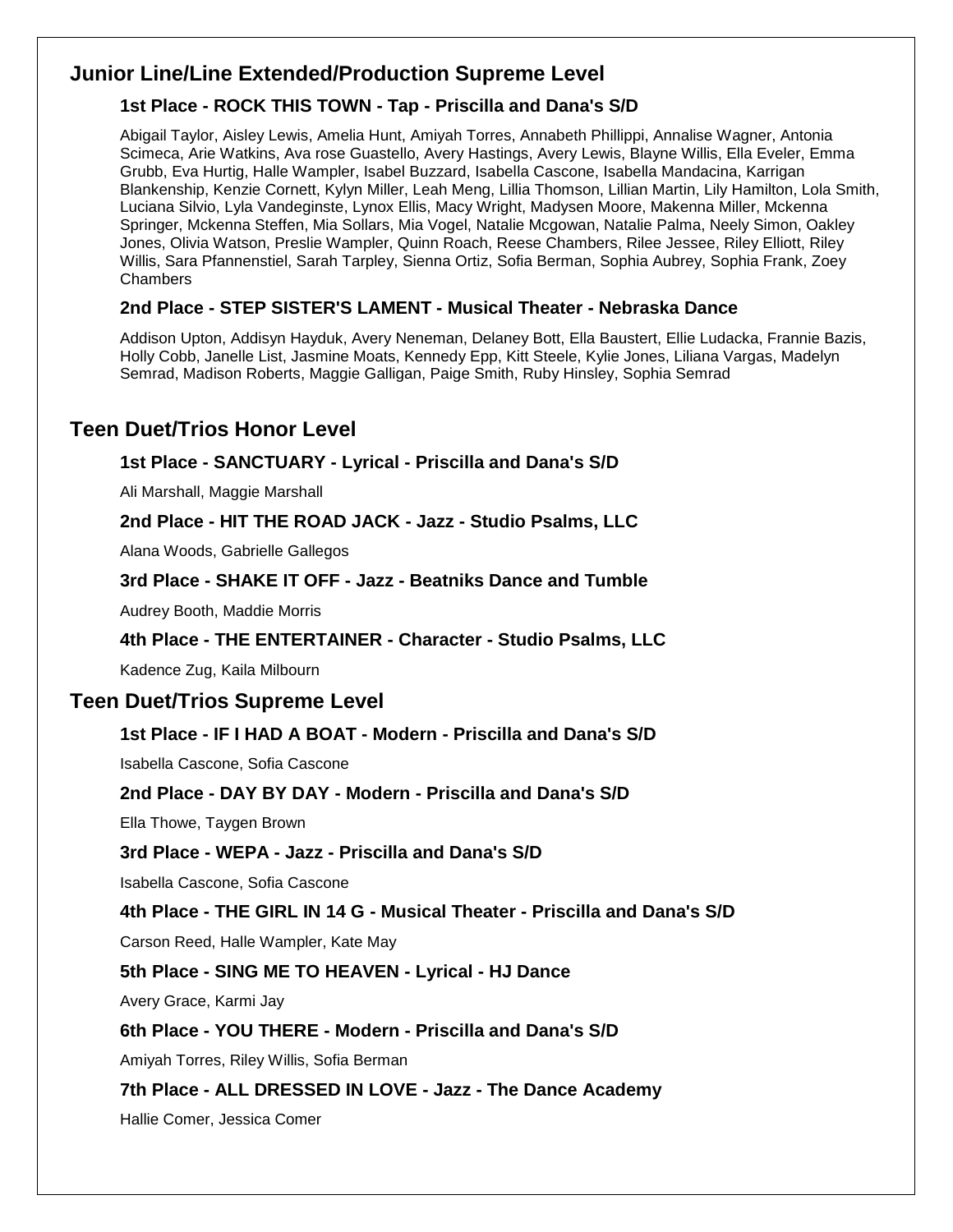#### **8th Place - CAN'T TOUCH THIS - Tap - Priscilla and Dana's S/D**

Amiyah Torres, Ava rose Guastello

#### **9th Place - KINDRED SPIRITS - Contemporary - HJ Dance**

Cece Murphy, Ellie Cetak

#### **10th Place - LANTERNS LIT - Modern - Priscilla and Dana's S/D**

Carleigh Schumacher, Halle Wampler, Kate May

## **Teen Large Group/Large Group Extended Honor Level**

### **1st Place - WHATEVER I WANT - Jazz - HJ Dance**

Addy Clare, Amelia Shotkoski, Brea Lovitt, Caroline Bounds, Cece Murphy, Ella Caneva, Ellie Cetak, Holly Tolliver, Kaelyn Schrader, Karli Wilson, Karmi Jay

#### **2nd Place - MODEL - Jazz - Nebraska Dance**

Anna Pinkall, Elina Gigantelli, Gretchen Nelson, Julianne Schmidt, Kayla Tuttle, Kysa Holmstrom, Madison Salber, Makenzie Darrow, Margaret Mowat, Mason Weidman, Melina Piperis, Zoey Happ

#### **3rd Place - BUGLE BOY - Musical Theater - Nebraska Dance**

Amelia Roth, Brooklyn Cox, Cami Pederson, Hallie Horner, Julianne Schmidt, Kayla Tuttle, Kysa Holmstrom, Leah Simpson, Lexi Ketcham, Olivia Nielsen, Payton Burch, Zoey Happ

#### **4th Place - BLINDING - Contemporary - Nebraska Dance**

Bella Klein, Brooklyn Cox, Cami Pederson, Campbell Werner, Hallie Horner, Isabella Kessinger, Leah Simpson, Maddie Hurt, Madison Sullivan, Olivia Mendez, Olivia Nielsen, Payton Burch, Reagan Redburn, Vanessa Fenton

#### **5th Place - SALVATION - Contemporary - Nebraska Dance**

Alivia Huffman, Ava Reiser, Avery Christensen, Carissa Mandolfo, Chloe Samuelson, Isabella Morris, Jackie Blossom, Lea Bingham, Lily Dencklau, Maddie John, Makenzie Darrow, Margaret Mowat, Mason Weidman, Meah Wendlandt, Tilden Nottleman

#### **6th Place - BIG SPENDER - Jazz - Nebraska Dance**

Alivia Huffman, Amelia Roth, Ava Reiser, Avery Christensen, Carissa Mandolfo, Caroline Lathrop, Chloe Samuelson, Elizabeth Gunn, Faith Iossi, Hazel Chong, Isabella Morris, Jackie Blossom, Lea Bingham, Lily Dencklau, Maddie John, Madelyn Knight, Meah Wendlandt, Tilden Nottleman

#### **7th Place - RISING SUN - Lyrical - Nebraska Dance**

Amelia Roth, Anna Pinkall, Caroline Lathrop, Elina Gigantelli, Elizabeth Gunn, Faith Iossi, Gretchen Nelson, Hazel Chong, Julianne Schmidt, Kayla Tuttle, Kysa Holmstrom, Madelyn Knight, Madison Salber, Melina Piperis, Zoey Happ

#### **8th Place - FERG - Hip Hop - Nebraska Dance**

Alivia Huffman, Anna Pinkall, Avery Christensen, Carissa Mandolfo, Caroline Lathrop, Chloe Samuelson, Elina Gigantelli, Gretchen Nelson, Isabella Morris, Jackie Blossom, Lily Dencklau, Maddie John, Madison Salber, Makenzie Darrow, Meah Wendlandt

#### **9th Place - SCHOOLS OUT - Open - Studio Psalms, LLC**

Abbie Mays, Alana Woods, Alyssa Poulson, A'maya Woods, Bre'el Reine, Elizabeth Szczepanik, Gabrielle Gallegos, Jordyn Jonas, Kadence Zug, Kaila Milbourn

#### **10th Place - TRUE COLORS - Open - Beatniks Dance and Tumble**

Anna Lee, Ashley Tohm, Audrey Booth, Carlie Hollandsworth, Delaney Roberts, Halle Hartell, Ida Walsh, Kaitlynn Craig, Maddie Morris, Rosie Mancin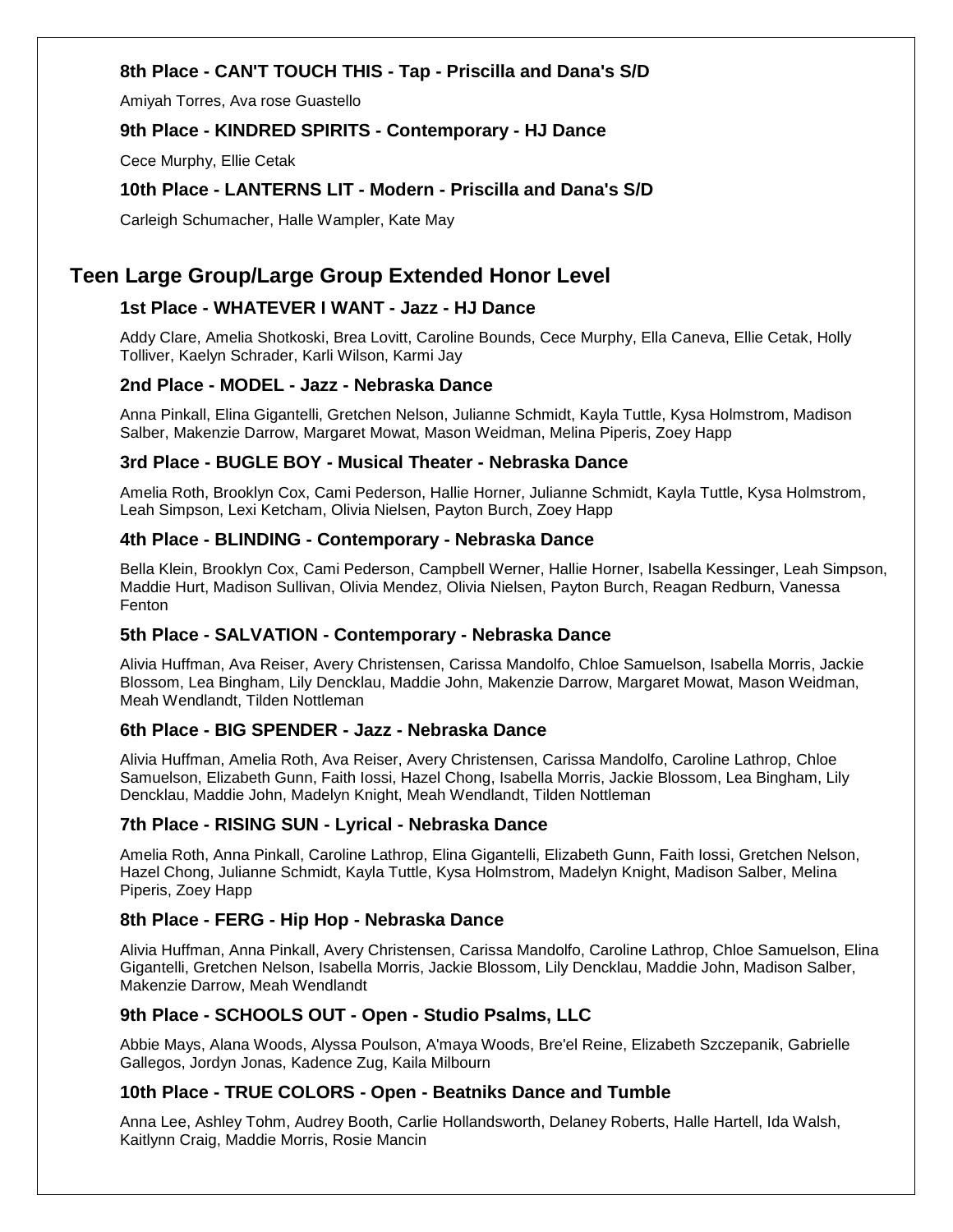## **Teen Large Group/Large Group Extended Supreme Level**

### **1st Place - I REMEMBER - Contemporary - Priscilla and Dana's S/D**

August Green, Bella Kuehl, Carley Donnelly, Ella Thowe, Hannah Honn, Kamryn Nickel, Keegan Ward, Morgan Herman, Sam Amey, Sarah Waller, Sofia Cascone, Sophya Galan, Taygen Brown

#### **2nd Place - ALL THE THINGS - Lyrical - Nebraska Dance**

Alec Brown, Alyssa Rutten, Ava Owens, Claire Baumert, Claire Jandric, Ella Baustert, Ella Henningsen, Ella Wieczorek, Izzy Beckner, Kennedy Epp, Lauren Connaghan, Liliana Vargas, Lily Pinkall, Maggie Mantini, Maxton Bezousek, Molly Johanning, Olivia Frigyes, Taylor Hayduk

#### **3rd Place - GIVE ME LOVE - Open - Nebraska Dance**

Annie Roberts, Ava Owens, Brooke Wilczewski, Carli Rush, Cassidy Jorgensen, Claire Baumert, Delaney Edie, Ella Henningsen, Emme English, Hailey Gregg, Isabelle Dittrick, Lilly Johanning, Molly Johanning, Noell Hinsley, Olivia Frigyes, Veronica Allen

#### **4th Place - HEARTBURN - Jazz - Nebraska Dance**

Alivia Jimenez, Ava Owens, Claire Baumert, Claire Jandric, Ella Wieczorek, Hailey Gregg, Hannah Dehn, Isabelle Dittrick, Jenna Grote, Julie Klemm, Laura Tooley, Lauren Connaghan, Lily Pinkall, Madeline Epp, Noell Hinsley, Olivia Frigyes, Reise Thomsen, Sophie Hassenstab

#### **5th Place - FALLING FASTER THAN YOU CAN RUN - Modern - Priscilla and Dana's S/D**

August Green, Carleigh Schumacher, Carson Reed, Ella Thowe, Isabella Cascone, Keegan Ward, Kelsey Mills, Sam Amey, Savannah Sperling, Sofia Cascone, Sophya Galan, Taygen Brown

#### **6th Place - BLACK MAGIC WOMAN - Jazz - Priscilla and Dana's S/D**

Amelia Snedigar, August Green, Carleigh Schumacher, Danielle Blankenship, Ella Thowe, Keegan Ward, Kelsey Mills, Maggie Mitchell, Olivia Boles, Sam Amey, Sofia Cascone, Sophya Galan, Taygen Brown, Taylor Burch

### **7th Place - BILLIE JEAN - Tap - Priscilla and Dana's S/D**

Amelia Snedigar, Andrea David, August Green, Bella Rodriguez, Carleigh Schumacher, Danielle Blankenship, Ella Thowe, Katelyn Turner, Keegan Ward, Kelsey Mills, Lily Aldenderfer, Payton Elliott, Sam Amey, Sofia Cascone, Sophya Galan, Taygen Brown, Taylor Burch

#### **8th Place - CAME HERE FOR LOVE - Lyrical - Priscilla and Dana's S/D**

Amelia Snedigar, August Green, Carleigh Schumacher, Ella Thowe, Keegan Ward, Kelsey Mills, Lauren Taylor, Maggie Mitchell, Sam Amey, Sofia Cascone, Sophya Galan, Taygen Brown, Taylor Burch

#### **9th Place - GHOSTS - Contemporary - Nebraska Dance**

Alivia Jimenez, Annie Roberts, Chloe Herron, Delaney Edie, Emery Golliday, Emily Francis, Hailey Gregg, Isabelle Dittrick, Kaelynn Eisele, Kylie Jones, Libby Falk, Lilly Johanning, Lily Mckenzie, Madeline Moats, Megan Hollis, Natalie Cusick, Noell Hinsley, Rylee Quinn

#### **10th Place - DRUMMIN - Tap - Nebraska Dance**

Anna Harris, Ava Owens, Bridgette Quinn, Courtney Heider, Ellie Pichler, Emery Golliday, Isabella Jacobs, Kylie Jones, Libby Falk, Liliana Vargas, Lily Pinkall, Lucy Bazis, Madeline Epp, Madigan Brodsky, Maxton Bezousek, Megan Hollis, Rashelle Amao, Taylor Hayduk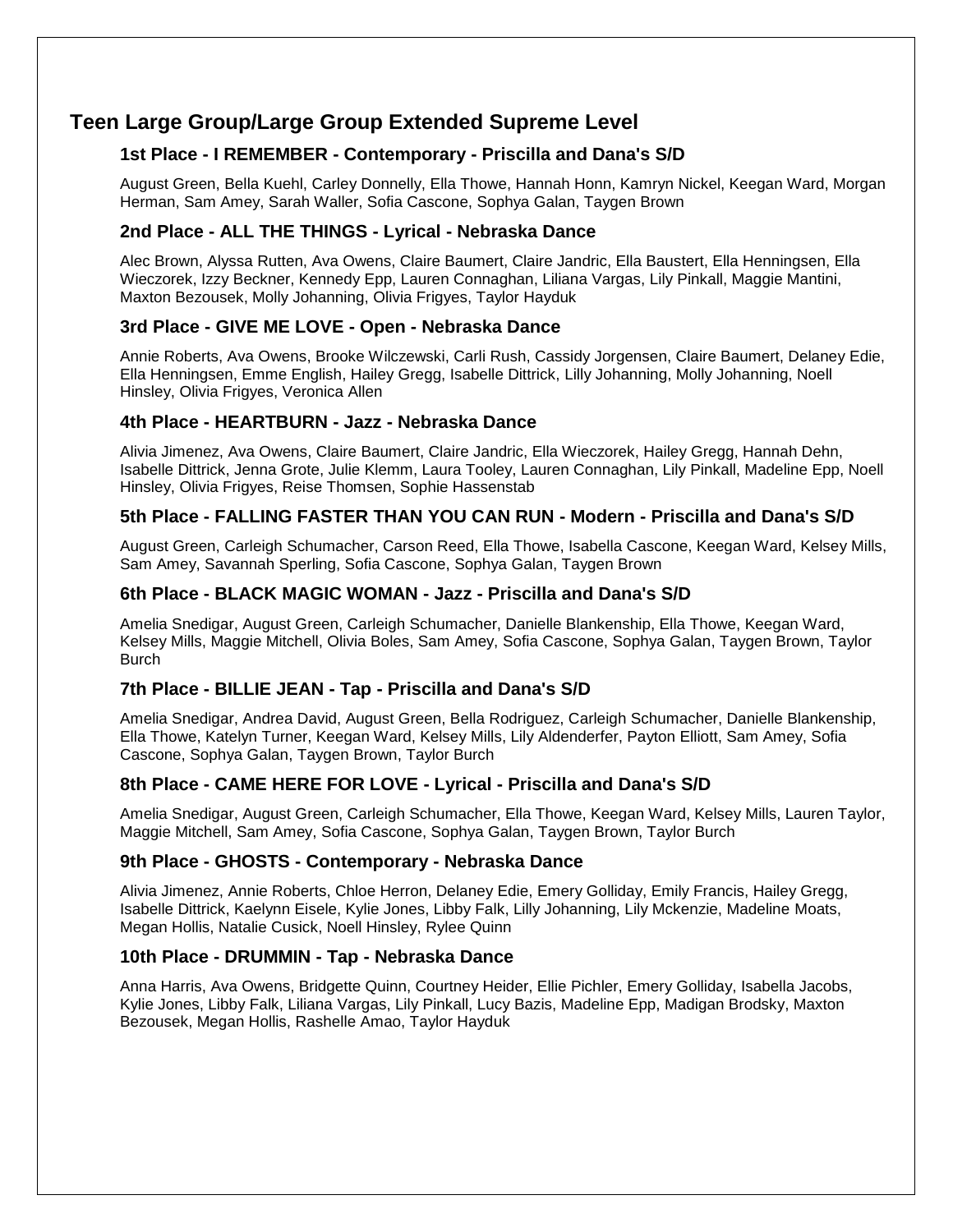## **Teen Line/Line Extended/Production Supreme Level**

### **1st Place - THE JAM - Open - Priscilla and Dana's S/D**

Abigail Taylor, Addison Boyle, Amiyah Torres, Andrea David, Anna Kreicbergs, Anna Murray, Annabella Peterson, Annabeth Phillippi, Annalise Wagner, Arie Watkins, Ashley Brown, August Green, Ava Hunt, Ava rose Guastello, Avery Hastings, Avery Peterson, Bella Kuehl, Blair Mccammon, Brynn Daugherty, Callie Rupp, Carleigh Schumacher, Carley Donnelly, Carly Hays, Caroline Overman, Carson Reed, Danielle Blankenship, Ella Eveler, Ella Thowe, Ellington Persley, Emma Melton, Eva Hurtig, Giuliana Siraguso, Halle Gleason, Halle Wampler, Hannah Honn, Hannah Spencer, Isabel Buzzard, Isabella Cascone, Isabella Mandacina, Jaci Caldarella, Joanna Abbott, Josi Frigon, Kamryn Nickel, Karrigan Blankenship, Kate May, Katelyn Turner, Keegan Ward, Kenzie Cornett, Kinnedy May, Lauren Taylor, Leah Meng, Lillia Thomson, Lilly Young, Lily Aldenderfer, Lyla Vandeginste, Lynox Ellis, Madison Boles, Madison Davis, Madysen Moore, Maggie Marshall, Maggie Mitchell, Mckenna Steffen, Mia Sollars, Mimi Palmentere, Morgan Herman, Neely Simon, Olivia Boles, Olivia Watson, Preslie Wampler, Rachael Mcclasky, Reese Chambers, Riley Elliott, Riley Willis, Rylie Parr, Sam Amey, Samantha Hickey, Sara Pfannenstiel, Sarah Tarpley, Sarah Waller, Savannah Sperling, Sofia Berman, Sofia Cascone, Sophia Aubrey, Sophia Frank, Sophya Galan, Summer Sivils, Taygen Brown, Zoey Chambers

#### **2nd Place - DARE - Production - Nebraska Dance**

Addison Upton, Addisyn Hayduk, Alec Brown, Alexis Anderson, Alivia Hebenstreit, Alivia Jimenez, Alyssa Rutten, Andrew Galpin, Anna Harris, Annie Roberts, Ava Owens, Avery Neneman, Bridgette Quinn, Brooke Wilczewski, Caitlyn Gregg, Carli Rush, Cassidy Jorgensen, Cassidy Svec, Chloe Herron, Claire Baumert, Claire Jandric, Delaney Bott, Delaney Edie, Ella Baustert, Ella Henningsen, Ella Wieczorek, Ellie Fangman, Ellie Ludacka, Ellie Pichler, Emery Golliday, Emily Francis, Emily Lenser, Emme English, Frannie Bazis, Gabriella Sachau, Graci Leitner, Hailey Gregg, Hannah Dehn, Holly Cobb, Isabella Jacobs, Isabelle Dittrick, Izzy Beckner, Janelle List, Jasmine Moats, Jenna Grote, Jordan Speer, Julie Klemm, Kaelynn Eisele, Kate Leiting, Kennedy Epp, Kitt Steele, Kylie Jones, Kylie Reisdorff, Larin Frazier, Laura Tooley, Lauren Connaghan, Leila Klem, Libby Falk, Liliana Vargas, Lilly Johanning, Lily Fangman, Lily Mckenzie, Lily Pinkall, Logan Carl, Madeline Epp, Madeline Moats, Madelyn Semrad, Madigan Brodsky, Madison Bezousek, Madison Roberts, Maggie Galligan, Maggie Mantini, Maxton Bezousek, Meg Nielsen, Megan Hollis, Mia Esparrago, Molly Johanning, Molly Zeleny, Natalie Cusick, Noell Hinsley, Nora Baustert, Norah Pfeifle, Olivia Frigyes, Paige Smith, Payton Gocken, Payton Vosik, Reise Thomsen, Ruby Hinsley, Rylee Quinn, Sidney Olson, Sophia Semrad, Sophie Hassenstab, Taylor Hayduk, Veronica Allen

#### **3rd Place - MOVE YOUR BODY - Jazz - Nebraska Dance**

Annie Roberts, Ava Owens, Avery Neneman, Chloe Herron, Claire Jandric, Delaney Edie, Ella Baustert, Ella Henningsen, Ellie Ludacka, Emery Golliday, Gabriella Sachau, Graci Leitner, Hailey Gregg, Holly Cobb, Isabelle Dittrick, Jasmine Moats, Kennedy Epp, Kylie Jones, Larin Frazier, Libby Falk, Liliana Vargas, Madeline Epp, Maxton Bezousek, Megan Hollis, Molly Zeleny, Payton Vosik

### **Teen Line/Line Extended/Production Honor Level**

#### **1st Place - RIVER DEEP - Production - Nebraska Dance**

Adelyn Paul, Alexa Miller, Alivia Huffman, Amelia Roth, Anna Pick, Anna Pinkall, Annamia Corral, Ashley Keenan, Ashley Olsen, Athena Patsalis, Ava Pearson, Ava Reiser, Avery Christensen, Bella Klein, Brooke Baca, Brooke Coakley, Brooklyn Cox, Cami Pederson, Campbell Werner, Carissa Mandolfo, Caroline Lathrop, Caroline Woodward, Chelsea Mahloch, Chloe Lancaster, Chloe Samuelson, Colby Driever, Delaney Jackson, Elina Gigantelli, Elizabeth Gunn, Elle Christensen, Elly Cheatle, Emily Keasling, Faith Iossi, Grace Dirks, Gretchen Nelson, Hallie Horner, Hazel Chong, Isabella Kessinger, Isabella Morris, Jackie Blossom, Jailey Robinson, Janessa Robinson, Jasmine Buttler, Jenna Wilson, Julianne Schmidt, Kallie Broz, Kalynn Doehling, Kate Litchtenberger, Kate Stearnes, Katherine Martin, Kayla Tuttle, Kenadee Pinkerton, Kysa Holmstrom, Lauren Webb, Lea Bingham, Leah Simpson, Lexi Ketcham, Lily Blake, Lily Dencklau, Lydia Mike, Maddie Hurt, Maddie John, Madelyn Knight, Madison Keasling, Madison Salber, Makenzie Darrow, Makenzie Fox, Margaret Mowat, Mason Weidman, Meah Wendlandt, Melina Piperis, Mia Kosel, Mia Ramirez, Mia Rasgorshek, Nicholas Kessinger, Olivia Mendez, Olivia Nielsen, Payton Burch, Reagan Redburn, Rosana Kilian, Ryan Wolfe, Sadie Snyder, Tilden Nottleman, Tonya Enke, Vanessa Fenton, Westin Nottleman, Zoey Bowling, Zoey Happ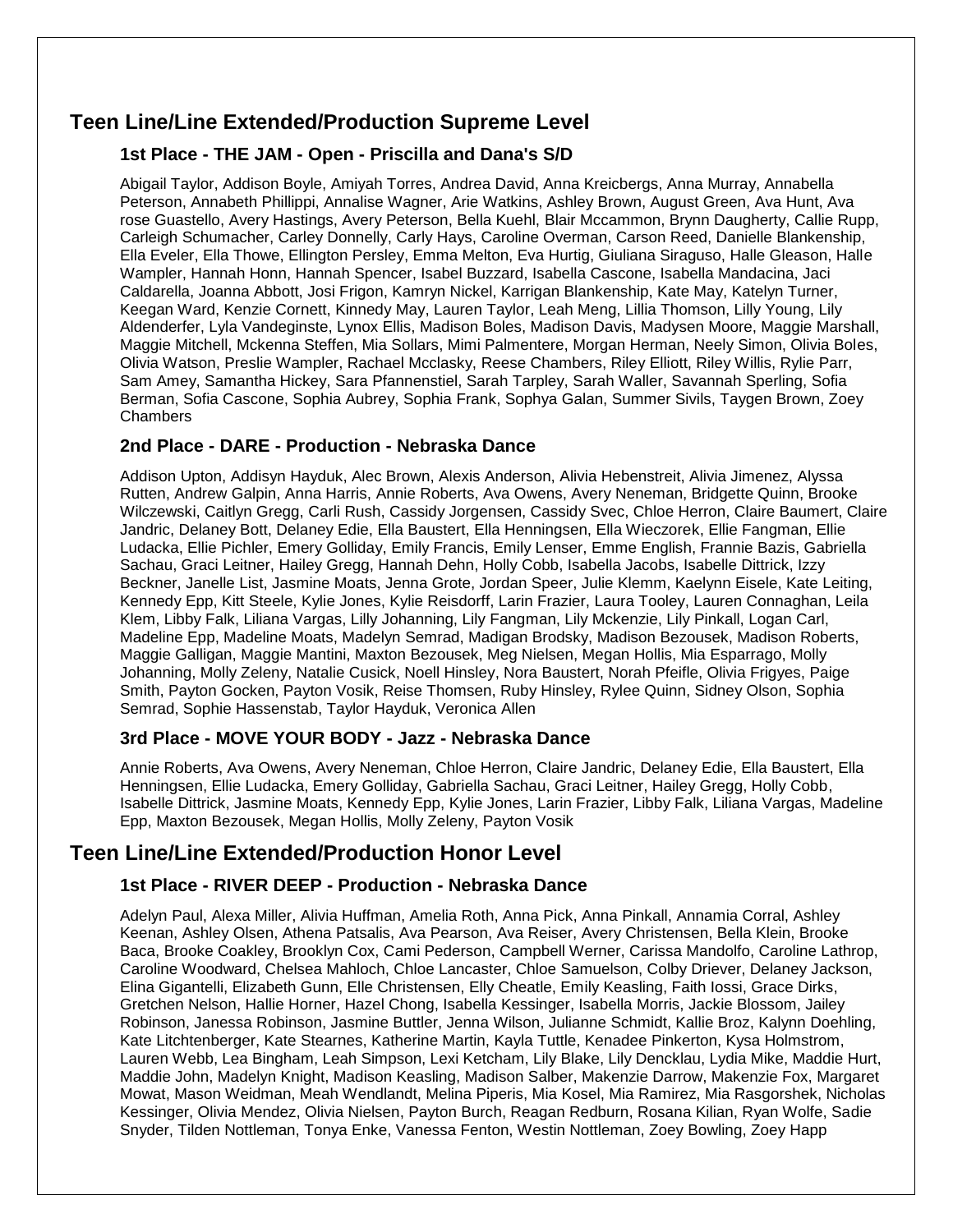## **Senior Duet/Trios Honor Level**

### **1st Place - OPEN HANDS - Lyrical - HJ Dance**

Kaelyn Schrader, Karli Wilson

### **2nd Place - I'M A LADY - Jazz - Beatniks Dance and Tumble**

Delaney Roberts, Kaitlynn Craig

### **3rd Place - WILD HORSES - Contemporary - Studio Psalms, LLC**

A'maya Woods, Elizabeth Szczepanik, Kadence Zug

### **4th Place - SURPRISE - Character - Studio Psalms, LLC**

Alyssa Poulson, Koren Dickinson

### **Senior Duet/Trios Supreme Level**

### **1st Place - MY EYES - Modern - Priscilla and Dana's S/D**

Bella Kuehl, Sarah Waller

### **2nd Place - BEAUTIFUL THING - Contemporary - Priscilla and Dana's S/D**

Hannah Spencer, Maggie Mitchell

## **Senior Large Group/Large Group Extended Honor Level**

### **1st Place - OKAY - Jazz - Nebraska Dance**

Bella Klein, Cami Pederson, Campbell Werner, Grace Dirks, Jasmine Buttler, Jenna Wilson, Kalynn Doehling, Leah Simpson, Madison Sullivan, Reagan Redburn, Rosana Kilian, Westin Nottleman

#### **2nd Place - BAD BLOOD - Lyrical - Nebraska Dance**

Anna Pick, Athena Patsalis, Brooke Coakley, Grace Dirks, Jasmine Buttler, Jenna Wilson, Kalynn Doehling, Katherine Martin, Lexi Ketcham, Lydia Mike, Makenzie Fox, Rosana Kilian, Westin Nottleman

### **3rd Place - STAND BY ME - Tap - Nebraska Dance**

Grace Dirks, Isabella Kessinger, Kalynn Doehling, Katherine Martin, Lucy Bazis, Maddie Hurt, Madison Sullivan, Mason Weidman, Melina Piperis, Rashelle Amao, Reagan Redburn, Rosana Kilian

## **Senior Large Group/Large Group Extended Supreme Level**

#### **1st Place - POP - Tap - Priscilla and Dana's S/D**

Bella Kuehl, Brynn Daugherty, Carley Donnelly, Carly Hays, Emma Melton, Hannah Honn, Jaci Caldarella, Kamryn Nickel, Kinnedy May, Lauren Taylor, Madison Davis, Mary jane Swetnam, Morgan Herman, Rylie Parr, Sarah Waller, Summer Sivils, Talia King

#### **2nd Place - NOTHING ARRIVED - Modern - Priscilla and Dana's S/D**

Bella Kuehl, Brynn Daugherty, Carley Donnelly, Emma Melton, Hannah Honn, Jaci Caldarella, Joanna Abbott, Kamryn Nickel, Kinnedy May, Madison Davis, Morgan Herman, Rylie Parr, Sarah Waller

#### **3rd Place - NEW YORK - Modern - Nebraska Dance**

Brooke Wilczewski, Carli Rush, Cassidy Jorgensen, Ellie Fangman, Emme English, Hannah Dehn, Laura Tooley, Lilly Johanning, Madigan Brodsky, Madison Bezousek, Mia Esparrago, Molly Johanning, Sophie Hassenstab, Veronica Allen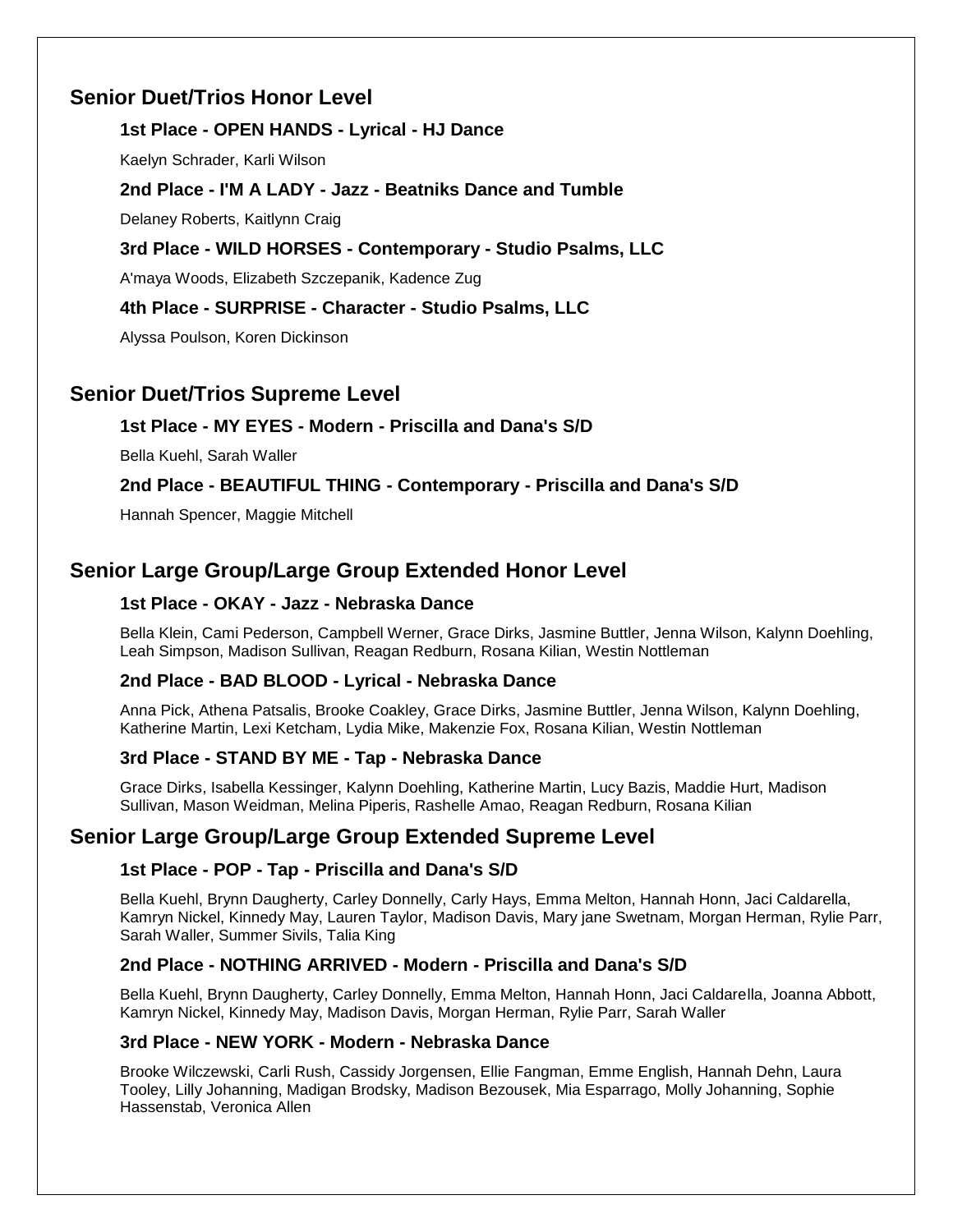#### **4th Place - ON THE OUTSIDE - Lyrical - Priscilla and Dana's S/D**

Bella Kuehl, Brynn Daugherty, Carley Donnelly, Danielle Blankenship, Emma Melton, Hannah Honn, Jaci Caldarella, Kamryn Nickel, Kinnedy May, Madison Davis, Mary jane Swetnam, Morgan Herman, Olivia Boles, Rylie Parr, Sarah Waller

#### **5th Place - IT'S ALL ABOUT TO CHANGE - Lyrical - Nebraska Dance**

Alexis Anderson, Andrew Galpin, Anna Harris, Brooke Wilczewski, Cassidy Jorgensen, Ellie Pichler, Emme English, Isabella Jacobs, Jordan Speer, Kate Leiting

#### **6th Place - SLOW ME DOWN - Contemporary - Nebraska Dance**

Alexis Anderson, Alivia Hebenstreit, Anna Harris, Carli Rush, Ellie Fangman, Emme English, Hannah Dehn, Jordan Speer, Kate Leiting, Kylie Reisdorff, Madigan Brodsky, Meg Nielsen, Mia Esparrago, Sidney Olson, Sophie Hassenstab

#### **7th Place - BROTHER - Open - Nebraska Dance**

Andrew Galpin, Bridgette Quinn, Brooke Wilczewski, Cassidy Jorgensen, Cassidy Svec, Ellie Pichler, Emily Lenser, Isabella Jacobs, Jenna Grote, Julie Klemm, Laura Tooley, Madison Bezousek, Reise Thomsen, Veronica Allen

#### **8th Place - HOT HONEY RAG - Musical Theater - Priscilla and Dana's S/D**

Bella Kuehl, Brynn Daugherty, Carley Donnelly, Emma Melton, Hannah Honn, Hannah Spencer, Jaci Caldarella, Josi Frigon, Kamryn Nickel, Kinnedy May, Madison Davis, Mary jane Swetnam, Morgan Herman, Rylie Parr, Sarah Waller, Summer Sivils

#### **9th Place - DEEP - Jazz - Nebraska Dance**

Alec Brown, Emily Francis, Izzy Beckner, Kaelynn Eisele, Lauren Connaghan, Lily Mckenzie, Lily Pinkall, Madeline Moats, Maggie Mantini, Molly Johanning, Noell Hinsley, Taylor Hayduk

#### **10th Place - GIVE ME THE BEAT - Tap - Nebraska Dance**

Andrew Galpin, Anna Harris, Annie Roberts, Bridgette Quinn, Chloe Herron, Claire Jandric, Delaney Edie, Ella Henningsen, Ellie Pichler, Hailey Gregg, Isabelle Dittrick, Lauren Connaghan, Lucy Bazis, Madeline Moats, Meg Nielsen, Rashelle Amao, Rylee Quinn

### **Senior Line/Line Extended/Production Honor Level**

#### **1st Place - MONEY - Hip Hop - Nebraska Dance**

Anna Pick, Bella Klein, Brooke Coakley, Brooklyn Cox, Cami Pederson, Campbell Werner, Grace Dirks, Hallie Horner, Isabella Kessinger, Jasmine Buttler, Katherine Martin, Leah Simpson, Lexi Ketcham, Lydia Mike, Maddie Hurt, Madison Sullivan, Makenzie Fox, Olivia Mendez, Olivia Nielsen, Payton Burch, Reagan Redburn, Rosana Kilian, Vanessa Fenton, Westin Nottleman

### **Senior Line/Line Extended/Production Supreme Level**

#### **1st Place - TA, TA, TA, TASTY - Hip Hop - Priscilla and Dana's S/D**

Amelia Snedigar, Andrea David, Bella Kuehl, Bella Rodriguez, Callie Rupp, Carley Donnelly, Carly Hays, Danielle Blankenship, Emma Melton, Hannah Honn, Hannah Spencer, Jaci Caldarella, Joanna Abbott, Josi Frigon, Kamryn Nickel, Katelyn Turner, Keegan Ward, Kinnedy May, Lauren Taylor, Lily Aldenderfer, Madison Boles, Maggie Marshall, Maggie Mitchell, Morgan Herman, Olivia Boles, Payton Elliott, Rachael Mcclasky, Sam Amey, Samantha Hickey, Summer Sivils, Talia King, Taylor Burch

#### **2nd Place - TAKIN' OVER - Hip Hop - Nebraska Dance**

Alexis Anderson, Alivia Hebenstreit, Anna Harris, Brooke Wilczewski, Carli Rush, Cassidy Jorgensen, Cassidy Svec, Ellie Pichler, Emily Francis, Emily Lenser, Emme English, Isabella Jacobs, Jenna Grote, Jordan Speer, Julie Klemm, Kaelynn Eisele, Kate Leiting, Kylie Reisdorff, Lauren Connaghan, Lily Mckenzie, Lily Pinkall, Madeline Moats, Madigan Brodsky, Madison Bezousek, Maggie Mantini, Meg Nielsen, Noell Hinsley, Reise Thomsen, Sidney Olson, Taylor Hayduk, Veronica Allen